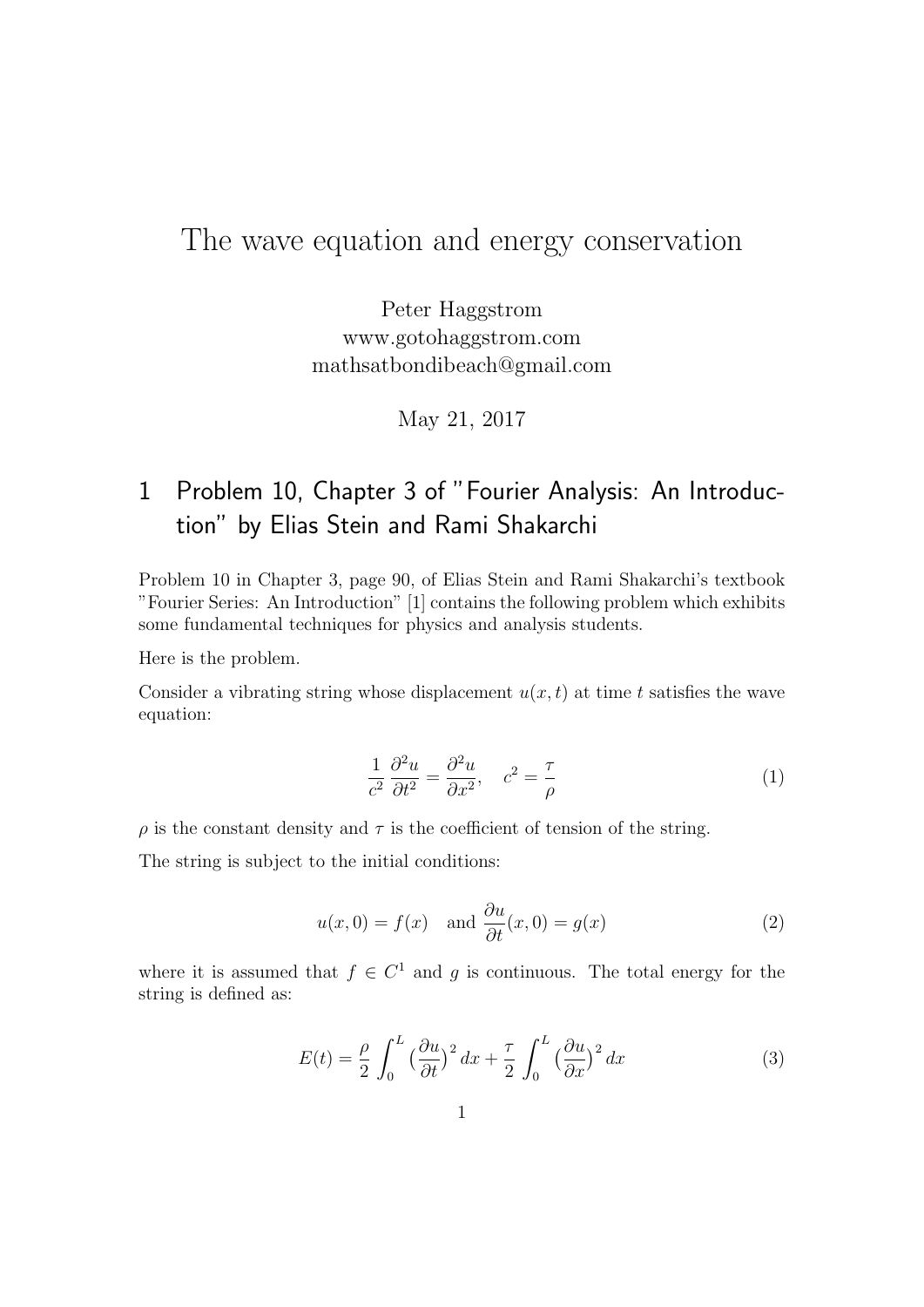(there is a typo in the textbook where T appears instead of  $\tau$ ). The length of the string is L.

The first term in (3) corresponds to the "kinetic energy" of the string (in analogy with  $\frac{1}{2}mv^2$ , the kinetic energy of a particle of mass m and velocity v), and the second term corresponds to the "potential energy".

Show that the total energy of the string is conserved, in the sense that  $E(t)$  is constant. Therefore:

$$
E(t) = E(0) = \frac{\rho}{2} \int_0^L g(x)^2 dx + \frac{\tau}{2} \int_0^L f'(x)^2 dx
$$
 (4)

### 2 Detailed solution

The crux of this problem is the definition of total energy in (3) which is merely given, not derived. The kinetic energy component is simply the differential velocitymass integrated over the length of the string. If the string is displaced a small amount so that  $\frac{\partial u}{\partial x}$  is small then the differential arc length  $ds = \sqrt{1 + (\frac{\partial u}{\partial x})^2} dx$ (this is just Pythagoras' theorem  $ds^2 = dx^2 + du^2$ ). Because  $\frac{\partial u}{\partial x}$  is small we can approximate  $ds = \sqrt{1 + \left(\frac{\partial u}{\partial x}\right)^2} dx$  by dx and so the mass is simply  $\rho dx$  and velocity  $\frac{\partial u}{\partial t}$  so that the kinetic energy is  $\frac{\rho}{2} \int_0^L \left(\frac{\partial u}{\partial t}\right)^2 dx$ .

The potential energy is a bit trickier. If we assume that the potential energy is proportional to a differential increase in the length of the string compared with its rest length of L we can get an expression for the potential energy as follows. The factor of proportionality is the tension  $\tau$ . The change in length is (using Taylor's theorem):

$$
\int_0^L \sqrt{1 + \left(\frac{\partial u}{\partial x}\right)^2} dx - L \approx \int_0^L \left(1 + \frac{1}{2} \left(\frac{\partial u}{\partial x}\right)^2\right) dx - L = \frac{1}{2} \int_0^L \left(\frac{\partial u}{\partial x}\right)^2 dx \tag{5}
$$

Accordingly the potential energy is  $\frac{\tau}{2} \int_0^L \left(\frac{\partial u}{\partial x}\right)^2 dx$ .

There is a more indirect way of arriving at the expression for total energy  $E(t)$ . Because this involves differentiating under the integral sign, a general theorem is as follows (see [2] pages 268-9):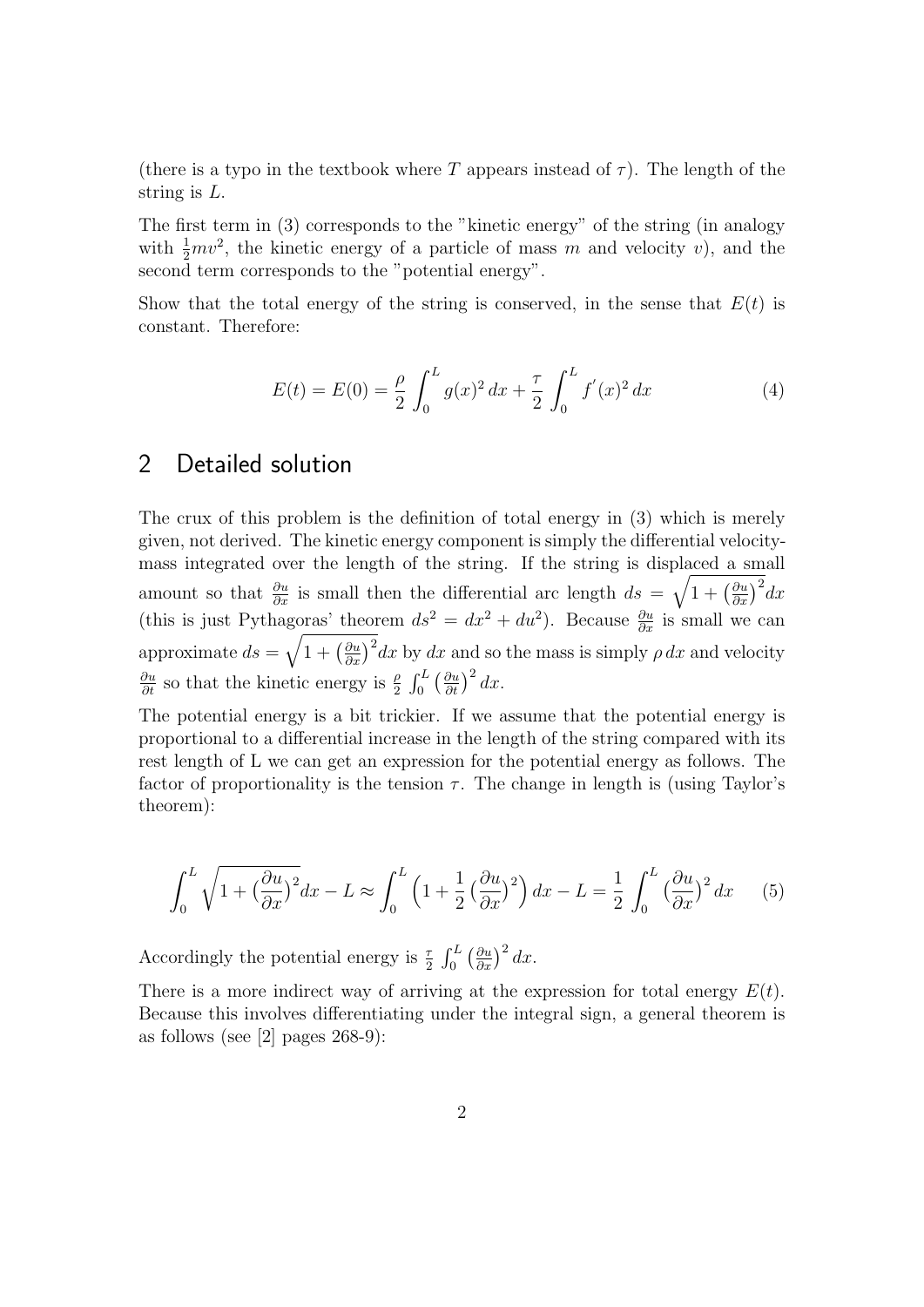#### 2.1 Theorem

Let  $g : \mathbb{R} \times \mathbb{R} \to \mathbb{R}$  be a continuous function such that  $\frac{\partial g(x,t)}{\partial t}$  exists and is continuous. Suppose  $\int_{-\infty}^{\infty} |g(x,t)| dx$  and  $\int_{-\infty}^{\infty} \left|\frac{\partial g(x,t)}{\partial t}\right| dx$  and exist for each t and that  $\int_{|x|>R}$  $\begin{array}{c} \hline \end{array}$  $\partial g(x,t)$ ∂t  $\begin{array}{c} \begin{array}{c} \begin{array}{c} \end{array} \\ \begin{array}{c} \end{array} \end{array} \end{array}$  $dx \to 0$  as  $R \to \infty$  uniformly in t on every interval  $[a, b]$ . Then  $\int_{-\infty}^{\infty} g(x, t) dx$  is differentiable with:

d  $\frac{d}{dt} \int_{-\infty}^{\infty} g(x, t) dx = \int_{-\infty}^{\infty}$  $\frac{\partial g(x,t)}{\partial t} dx$ 

Let us leave for the moment whether we can actually do the differentiation inside the integral (I will come to the subtleties of that shortly) and simply formally differentiate (4) as follows:

$$
E'(t) = \frac{\rho}{2} \int_0^L 2 \frac{\partial u}{\partial t} \frac{\partial^2 u}{\partial t^2} dx + \frac{\tau}{2} \int_0^L 2 \frac{\partial u}{\partial x} \frac{\partial^2 u}{\partial t \partial x} dx = \rho \int_0^L \frac{\partial u}{\partial t} \frac{\partial^2 u}{\partial t^2} dx + \tau \int_0^L \frac{\partial u}{\partial x} \frac{\partial^2 u}{\partial x \partial t} dx
$$
  
=  $\rho \int_0^L \frac{\partial u}{\partial t} \frac{\partial^2 u}{\partial t^2} dx + \tau \left[ \frac{\partial u}{\partial x} \frac{\partial u}{\partial t} \right]_0^L - \int_0^L \frac{\partial u}{\partial t} \frac{\partial^2 u}{\partial x^2} dx = \rho \int_0^L \frac{\partial u}{\partial t} \frac{\partial^2 u}{\partial t^2} dx - \tau \int_0^L \frac{\partial u}{\partial t} \frac{\partial^2 u}{\partial x^2} dx$   
=  $\rho c^2 \int_0^L \frac{\partial u}{\partial t} \frac{\partial^2 u}{\partial x^2} dx - \tau \int_0^L \frac{\partial u}{\partial t} \frac{\partial^2 u}{\partial x^2} dx = 0$  (6)

Note that in equating  $\frac{\partial^2 u}{\partial x \partial t} dx$  with  $\frac{\partial^2 u}{\partial t \partial x} dx$  we are implicitly assuming continuity of the second derivative. In the step involving integration by parts we are assuming initial conditions on the derivatives ie  $\frac{\partial u}{\partial t}(0,t) = \frac{\partial u}{\partial t}(L,t) = 0$  for all t. In other words the ends are fixed so that there is no movement and hence no velocity.

Equation (6) shows that  $E(t)$  is a constant so that  $E(t) = E(0) = \frac{\rho}{2} \int_0^L g(x)^2 dx +$ τ  $\frac{\tau}{2}$   $\int_0^L f'(x)^2 dx$  where (2) has been used.

We can derive equation (3) in a more general context by starting with the kinetic energy ie:

$$
KE = \frac{\rho}{2} \int_{-\infty}^{\infty} \left(\frac{\partial u}{\partial t}\right)^2 dx \tag{7}
$$

To get convergence of the integral we have to assume that the integrand vanishes outside of some large interval  $|x| \leq R$ . To see whether the KE is conserved in time we differentiate with respect to time and we get: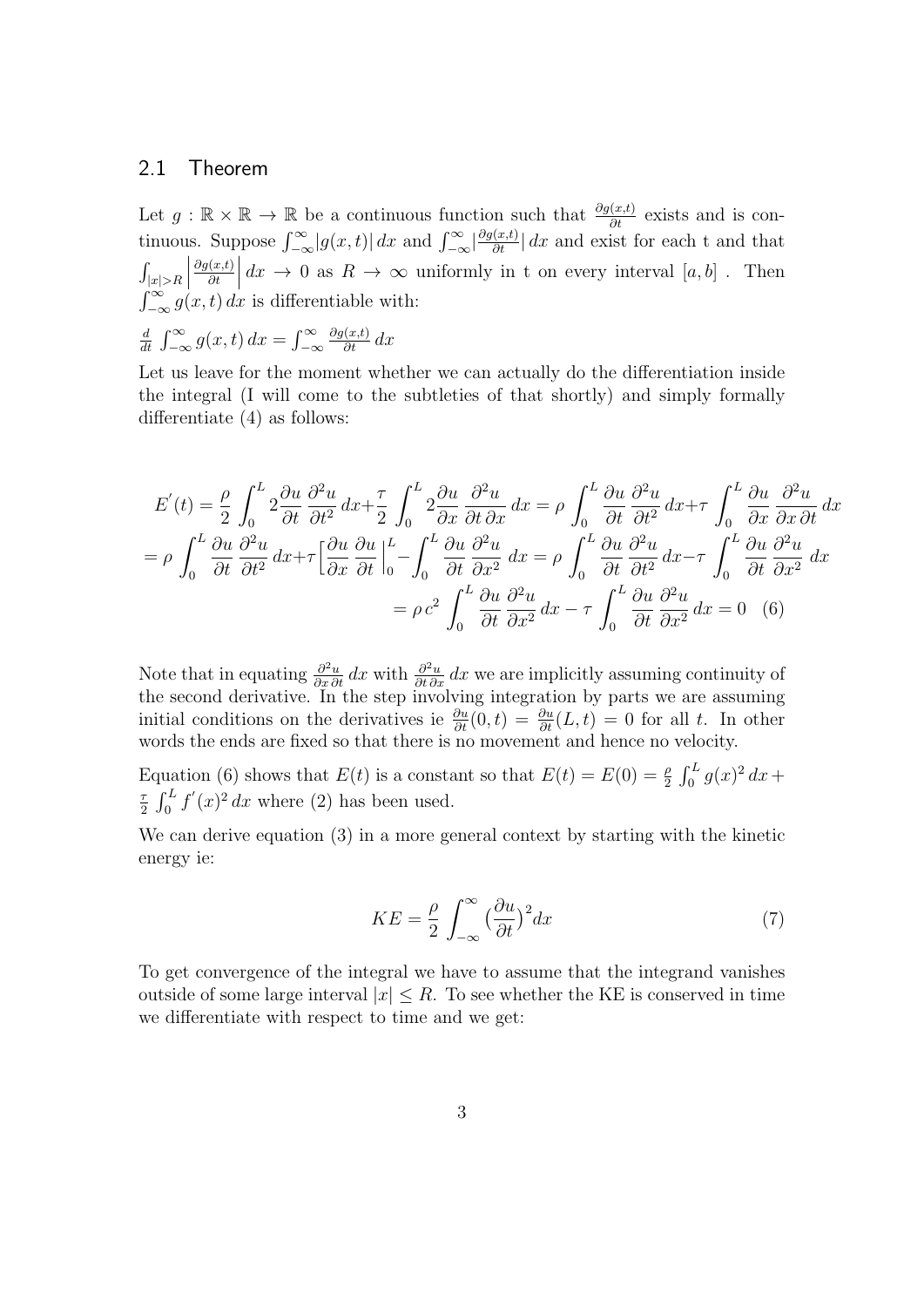$$
\frac{d}{dt}KE = \frac{\rho}{2} \int_{-\infty}^{\infty} 2 \frac{\partial u}{\partial t} \frac{\partial^2 u}{\partial t^2} dx = \rho \int_{-\infty}^{\infty} \frac{\partial u}{\partial t} \frac{\partial^2 u}{\partial t^2} dx = \rho \int_{-\infty}^{\infty} \frac{\partial u}{\partial t} c^2 \frac{\partial^2 u}{\partial x^2} dx = \tau \int_{-\infty}^{\infty} \frac{\partial u}{\partial t} \frac{\partial^2 u}{\partial x^2} dx
$$
\n(8)

The final integral in (8) does not look like it would be zero but if we integrate by parts we come up with something useful:

$$
\tau \int_{-\infty}^{\infty} \frac{\partial u}{\partial t} \frac{\partial^2 u}{\partial x^2} dx = \tau \frac{\partial u}{\partial t} \frac{\partial u}{\partial x} \Big|_{-\infty}^{\infty} - \int_{-\infty}^{\infty} \frac{\partial u}{\partial x} \frac{\partial^2 u}{\partial x \partial t} dx \tag{9}
$$

Now  $\frac{\partial u}{\partial t}$ ∂u ∂x  $\begin{array}{c} \begin{array}{c} \begin{array}{c} \end{array} \\ \begin{array}{c} \end{array} \end{array} \end{array}$ ∞ −∞ should vanish because the speed of propogation is finite and the derivatives ought to approach zero in the limit. So we are left with:

$$
\frac{d}{dt}KE = -\int_{-\infty}^{\infty} \frac{\partial u}{\partial x} \frac{\partial^2 u}{\partial x \partial t} dx = -\frac{d}{dt} \left( \frac{1}{2} \int_{-\infty}^{\infty} \tau \left( \frac{\partial u}{\partial x} \right)^2 dx \right)
$$
(10)

If we define the potential energy to be:

$$
PE = \frac{1}{2} \int_{-\infty}^{\infty} \tau \left(\frac{\partial u}{\partial x}\right)^2 dx \tag{11}
$$

Then what we have is this:

$$
\frac{d}{dt}KE = -\frac{d}{dt}PE \quad \text{or } \frac{d}{dt}(KE + PE) = 0 \tag{12}
$$

So  $(12)$  says that the total energy defned by the sum of  $(7)$  and  $(11)$  (which is just (3) ) is conserved.

Now let's go right back to basics. If we start with the classic plucked string set up (see [3] pages 39-40) we get the following situation. The string is stretched between  $(0, 0)$  and  $(2, 0)$  and the mid-point  $(1, 0)$  is raised to a height h above the  $x$  axis. Thus the initial position of the string is defined by:

$$
f(x) = \begin{cases} hx & \text{when} \quad 0 \le x \le 1\\ -hx + 2h & \text{when} \quad 1 \le x \le 2 \end{cases}
$$
(13)

The Fourier sine series of (13) has coefficients  $b_n = \frac{8h}{\pi^2 n^2} \sin \frac{n\pi}{2}$ . The formal solution to the wave equation (obtained by separation of variables)  $\frac{\partial^2 u}{\partial t^2} = a^2 \frac{\partial^2 u}{\partial x^2}$  $\frac{\partial^2 u}{\partial x^2}$  for  $0 <$  $x < c$  and  $t > 0$  is (see [3] pages 39-40):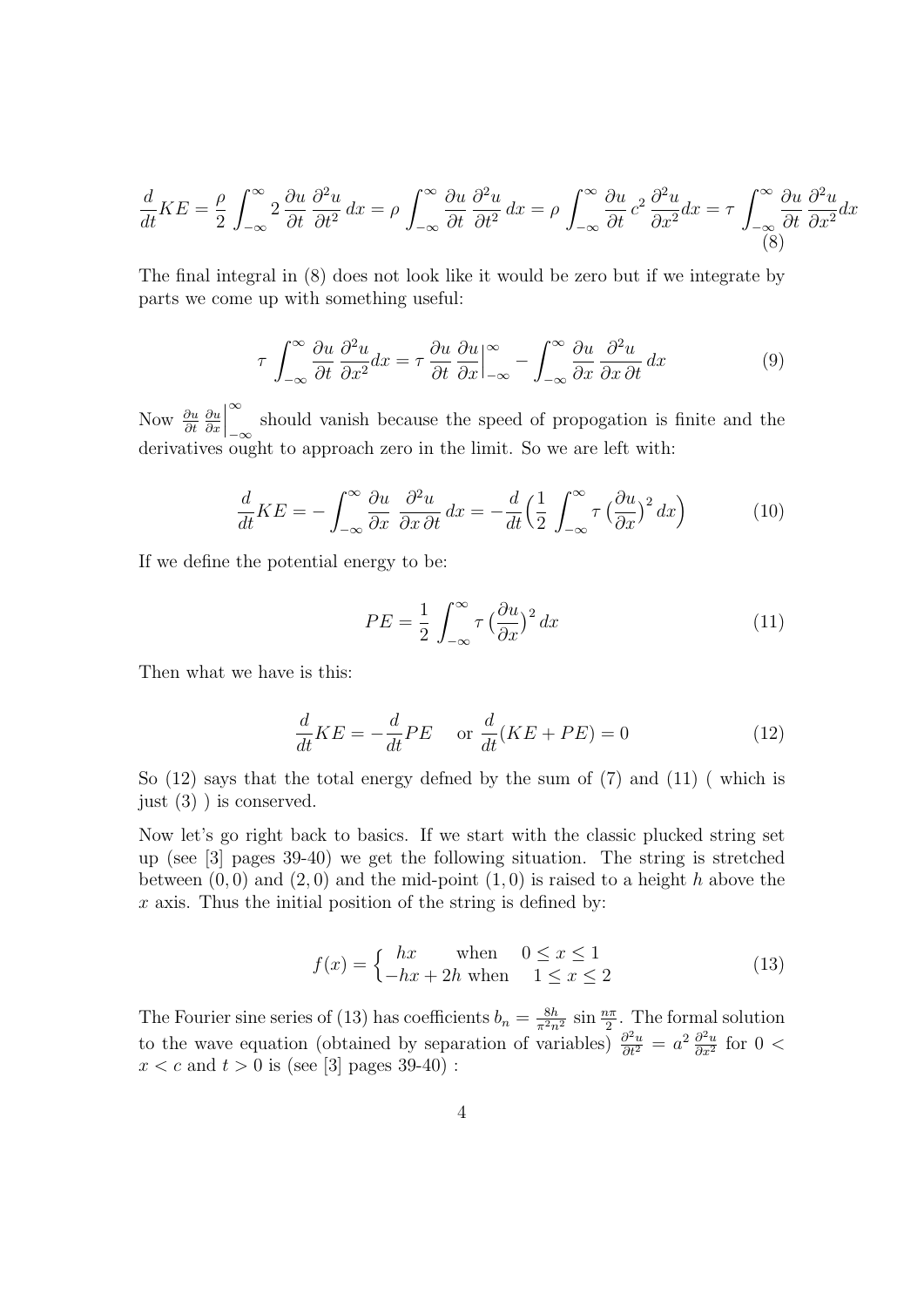$$
u(x,t) = \sum_{n=1}^{\infty} b_n \sin \frac{n\pi x}{c} \cos \frac{n\pi a t}{c}
$$
 (14)

Thus we get the formal solution:

$$
u(x,t) = \frac{8h}{\pi^2} \sum_{n=1}^{\infty} \frac{1}{n^2} \sin \frac{n\pi}{2} \sin \frac{n\pi x}{2} \cos \frac{n\pi a t}{2}
$$
 (15)

which can be shown to be represented as:

$$
u(x,t) = \frac{8h}{\pi^2} \sum_{m=1}^{\infty} \frac{(-1)^{m+1}}{(2m-1)^2} \sin \frac{(2m-1)\pi x}{2} \cos \frac{(2m-1)\pi a t}{2}
$$
 (16)

Neither (15) or (16) is actually twice differentiable with repect to  $x$  or  $t$ . To see this look at (15) for instance and note that the damping factor  $\frac{8h}{\pi^2}$  $rac{1}{n^2}$  sin  $rac{n\pi}{2}$  will be "neutralised" by two differentiations of either the  $\sin \frac{n\pi x}{2}$  factor or the  $\cos \frac{n\pi a t}{2}$  factor so you will get a pure non-damped oscillatory infinite sum ie something that will not converge. More detailed inforrmation concerning differentiating under the integral sign can be found in [5].

Clearly, then, further conditions are needed to ensure existence and uniqueness of a solution to the wave equation. Churchill provides the proof in Chapter 10 of [3]. He generalizes the problem as follows:

$$
\frac{\partial^2 u(x,t)}{\partial t^2} = a^2 \frac{\partial^2 u(x,t)}{\partial x^2} + \phi(x,t), \quad 0 < x < c, \ t > 0 \tag{17}
$$

$$
u(0,t) = p(t), \quad u(c,t) = q(t) \quad t \ge 0
$$
\n(18)

$$
u(x,0) = f(x), \quad \frac{\partial u}{\partial t}(x,0) = g(x) \quad 0 \le x \le c \tag{19}
$$

It is now assumed that u is of class  $\mathcal{C}^2$  in the region R defined by  $0 \le x \le c, t \ge 0$ . Thus  $u$  and its first and second derivatives including the mixed second partial derivatives are assumed to be continuous in this region  $\mathcal R$ . Now suppose there are two  $\mathcal{C}^2$  solutions  $u_1(x,t)$  and  $u_2(x,t)$  in the region. Hence the difference  $z = u_1 - u_2$ is of class  $\mathcal{C}^2$  in the region and it will satisfy the homogeneous problem: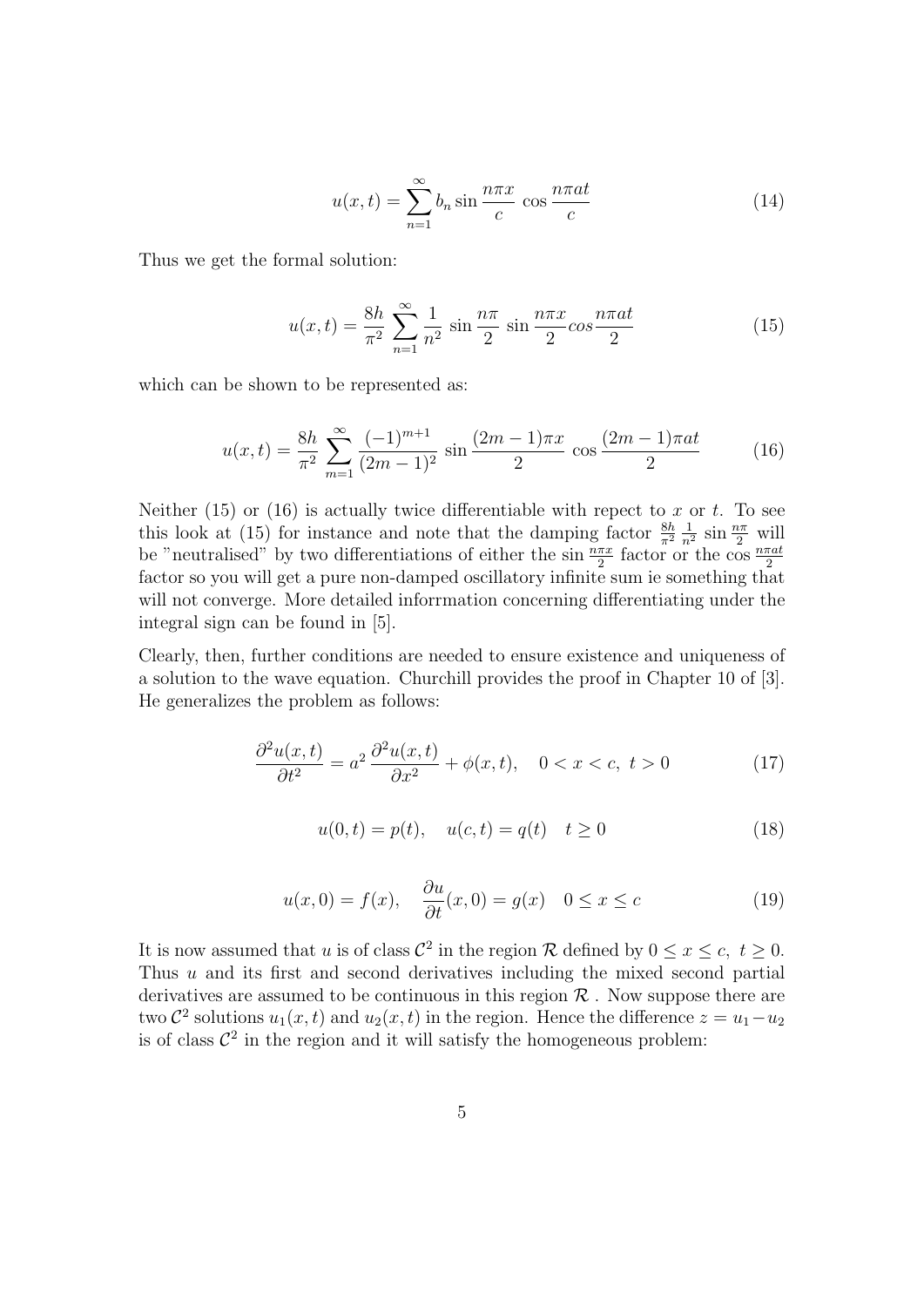$$
\frac{\partial^2 z(x,t)}{\partial t^2} = a^2 \frac{\partial^2 z(x,t)}{\partial x^2}, \quad 0 < x < c, \ t > 0 \tag{20}
$$

$$
z(0,t) = 0, \quad z(c,t) = 0, \quad t \ge 0
$$
 (21)

$$
z(x,0) = 0, \quad \frac{\partial z}{\partial t}(x,0) = 0, \quad 0 \le x \le c \tag{22}
$$

We have to show that  $z = 0$  throughout the region so that  $u_1 = u_2$ . Churchill states ( [3], page 240) that "the integrand of the integral:

$$
I(t) = \frac{1}{2} \int_0^c (z_x^2 + \frac{1}{a^2} z_t^2) dx
$$
 (23)

satisfies conditions such that we can write:

$$
I'(t) = \int_0^c (z_x z_{xt} + \frac{1}{a^2} z_t z_{tt}) dx''.
$$
 (24)

Equation (24) ought to look familiar. When  $c^2$  is substitued for  $a^2$ ,  $I(t)$  = 1  $\frac{1}{\tau} \Big( \int_0^c (\frac{\tau}{2}$  $\frac{\tau}{2} z_x^2 + \frac{\rho}{2}$  $\frac{p}{2}z_t^2\right)dx$  which is  $\frac{1}{\tau}E(t)$  (taking  $z(x,t) = u(x,t)$  and  $c = L$ ).

Now because  $z_{tt} = a^2 z_{xx}$ , the integrand in (24) becomes:

$$
z_x z_{xt} + \frac{1}{a^2} z_t z_{tt} = z_x z_{xt} + z_t z_{tt} = \frac{\partial}{\partial x} (z_x z_t)
$$
 (25)

Hence

$$
I'(t) = \int_0^c \frac{\partial}{\partial x}(z_x z_t) dx = \left[z_x(x, t) z_t(x, t)\right]_{x=0}^{x=c} = z_x(c, t) z_t(c, t) - z_x(0, t) z_t(0, t) = 0
$$
\n(26)

using (22).

Equation (26) shows that  $I(t)$  is constant. Now  $z(x, 0) = 0 \implies z_x(x, 0) = 0$  and  $z_t(x, 0) = 0$  so  $I(0) = 0$  and hence  $I(t) = 0$ . We have a continuous non-negative integrand which is zero at the end-points, hence it must vanish. This is just a special case of a standard result in the calculus of variations (see [4] page 9). We can conclude therefore that  $z_x(x,t) = z_t(x,t) = 0$  for  $0 \le x \le c$  and  $t \ge 0$ . Thus z must be constant ie  $z(x,t) = 0$  because  $z(x, 0) = 0$ .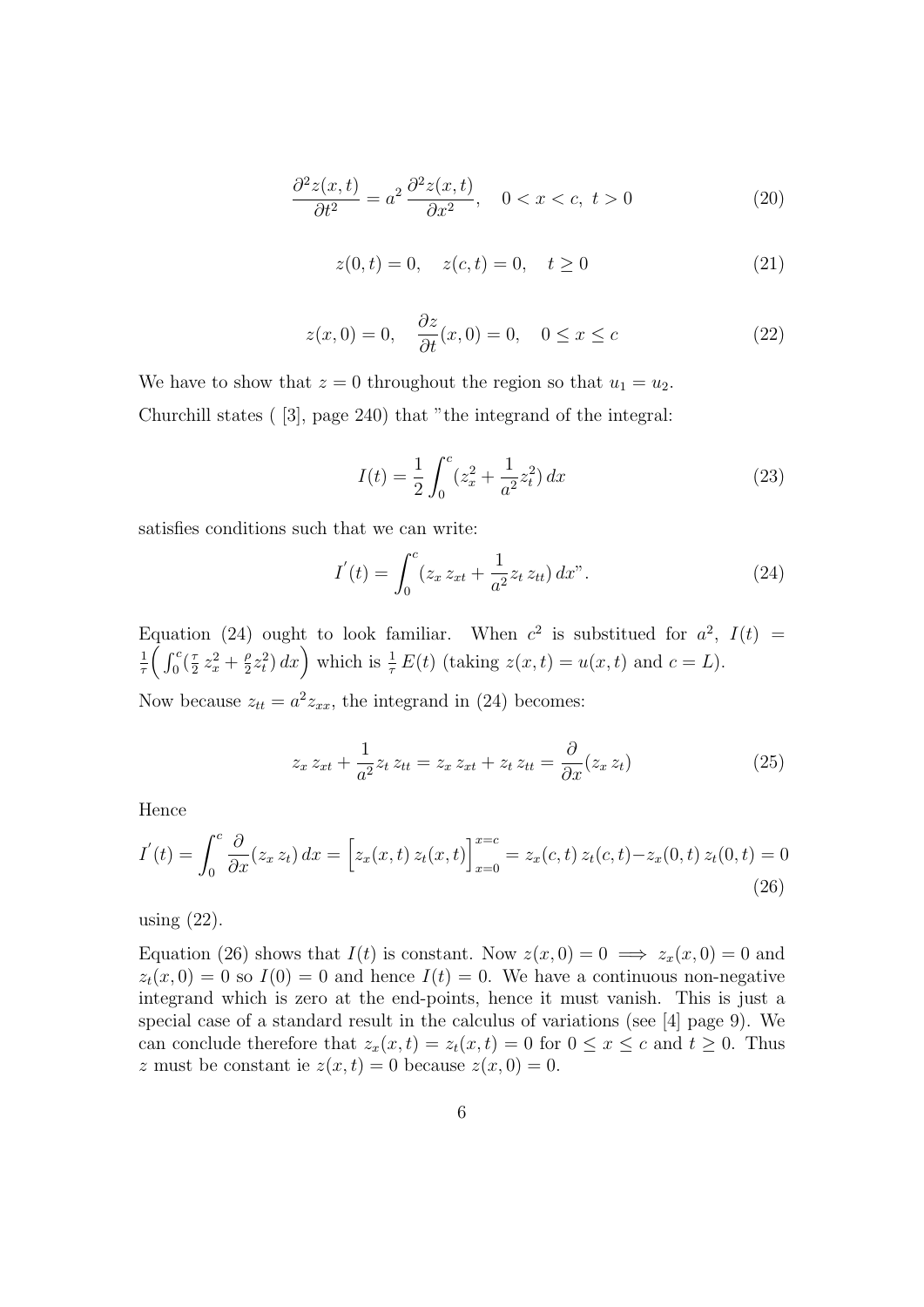What this shows that the original boundary value problem set out in (17)-(19) cannot have more than one  $\mathcal{C}^2$  solution in  $\mathcal{R}$ .

Churchill makes the comment ( [4]. p.241) that "the requirement of continuity of derivatives of u is severe. Solutions of many simple problems in the wave equation have discontinuities in their derivatives".

Churchill shows ( [3[, pages 126-131) how to resolve the problem of the nonconvergence of the differentiated series commented upon above.

## 3 Differentiating under the integral sign

As can be seen from the Theorem, we need continuity of  $\frac{\partial g}{\partial t}(x,t)$  where  $g(x,t)$  is  $\left(\frac{\partial u}{\partial t}\right)^2$  and  $\left(\frac{\partial u}{\partial x}\right)^2$  (see (3)). From physical considerations the energy is finite so that we should have existence of  $\int_0^L |g(x,t)| dx$ . As for the integral  $\int_{\infty}^{\infty} |\frac{\partial g}{\partial t}(x,t)| dx$ , it has to exist for each  $t$ . In our case there is a finite spatial interval of integration  $[0, L]$  so that given the continuity of the derivatives on this interval there ought to be no blow ups so we can assume this condition is satisfied for all  $t$ . The final condition in the theorem requires  $\int_{|x|>R} \left|\frac{\partial g}{\partial t}(x,t)\right| dx \to 0$  as  $R \to \infty$  and since we are dealing with a finite spatial interval this should also be satisfied. Hence, differentiating under the integral sign is kosher - certainly good enough to reproduce the derivation for an exam! However, as Churchill pointed out above, it is not at all improbable to see discontinuities in the derivatives in even "simple" wave equation problems so that the analysis becomes much more complex.

### 4 Energy conservation for the d-dimensional wave equation

The analysis given above for energy conservation of the wave equation in 1 dimension is essentially a bit of a foothold on a much longer and arduous trip to the summit of Mount Everest. In general one would want to establish energy conservation in d dimensions and this is a much more difficult process than for one dimension. Textbooks on partial differential equations (PDEs) usually approach the d-dimensional proof in the context of so-called "energy conservation methods". There is a variety of approaches some of which omit vast tracts of calculus. In my view one of the best approaches is that of Elias Stein and Rami Shakarchi [1, Chapter 6 ] because they start off with the 1- dimensional case and then gently show that the solution to a certain wave equation problem (the Cauchy problem) gives rise to energy conservation. Then they leave as an exercise (with hints) the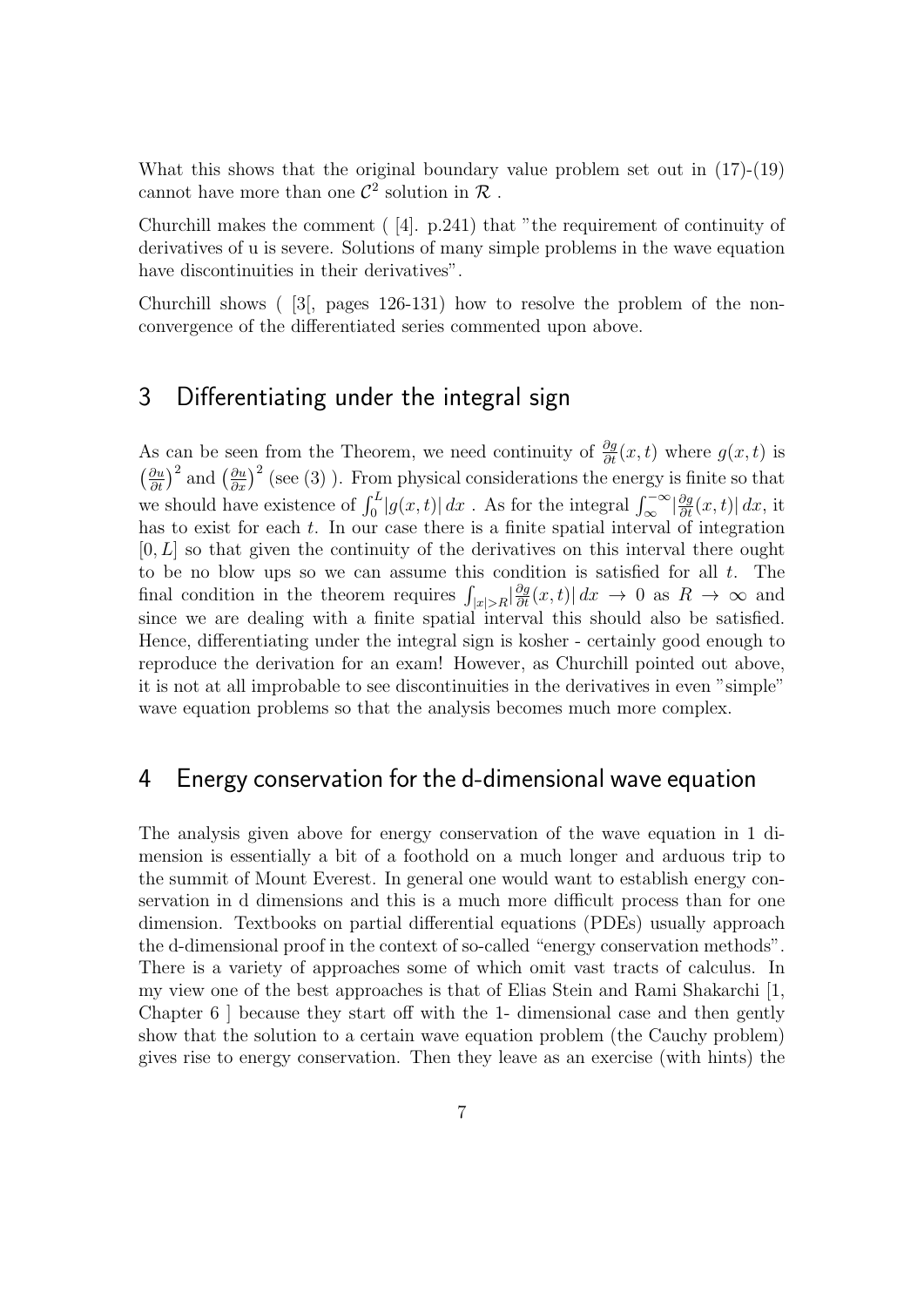general case. In what follows I retrace what Stein and Shakarchi have done as a necessarily preliminary and then give the proof of the general case in terms of the problem they pose (see Problem 3, [ 1], pages 213-14 )

The wave equation in d dimensions is:

$$
\frac{\partial^2 u}{\partial x_1^2} + \dots + \frac{\partial^2 u}{\partial x_d^2} = \frac{1}{c^2} \frac{\partial^2 u}{\partial t^2}
$$
 (27)

This equation can be rewritten using the Laplacian operator:

$$
\Delta u = \frac{1}{c^2} \frac{\partial^2 u}{\partial t^2} \tag{28}
$$

where  $\Delta = \frac{\partial^2}{\partial x^2}$  $\frac{\partial^2}{\partial x_1^2} + \cdots + \frac{\partial^2}{\partial x_n^2}$  $\frac{\partial^2}{\partial x_d^2}$ . In what follows we take  $c=1$ .

The Cauchy problem is to find a solution to (28 ) subject to these initial conditions:

$$
\begin{array}{rcl}\nu(x,0) &=& f(x) \\
\frac{\partial u(x,0)}{\partial t} &=& g(x)\n\end{array}\n\tag{29}
$$

Both  $f, g \in \mathcal{S}(\mathbb{R}^d)$  i.e. they inhabit Schwartz space. Recall that Schwartz space consists of all indefinitely differentiable functions on  $\mathbb{R}^d$  such that:

$$
\sup_{x \in \mathbb{R}^d} \left| x^{\alpha} \left( \frac{\partial}{\partial x} \right)^{\beta} f(x) \right| < \infty \tag{30}
$$

for all indices  $\alpha, \beta$ . Hence f, and all its derivatives are rapildy decreasing. See [5.1] for more on Schwartz space. Given that ultimately we want to prove energy conservation in d dimensions we need pretty strong assumptions on the nature of the underlying functions so that we can differentiate under the integral sign and that the integrals at issue actually converge.

### 5 The Cauchy Problem

Stein and Shakarchi start with the Cauchy problem as follows ( [1], pages 185- 186). Suppose u solves Cauchy problem described by (28)-(29). We take Fourier transforms of (28) in the space variable as follows by first recalling that: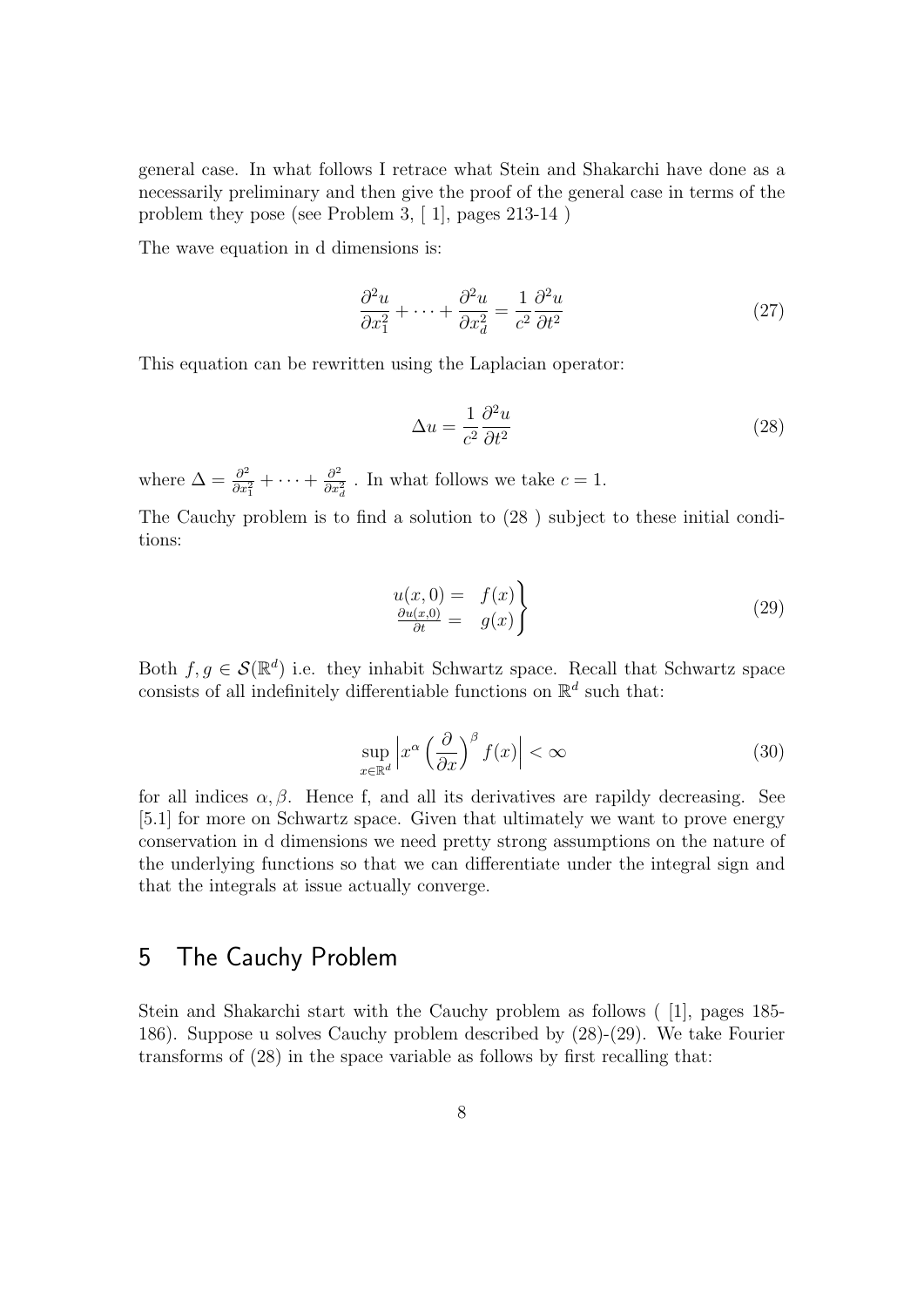$$
\mathcal{F}\left(\frac{\partial u(x,t)}{\partial x_k}\right) \to 2\pi i \xi_k \hat{u}(\xi,t)
$$
\n(31)

 $\hat{u}(\xi, t)$  is the Fourier transform of  $u(x, t)$  with respect to the space variable. Hence:

$$
\mathcal{F}\left(\frac{\partial^2 u(x,t)}{\partial x_k^2}\right) \to (2\pi i\xi_k)^2 \hat{u}(\xi,t) = -4\pi \xi_k^2 \hat{u}(\xi,t)
$$
 (32)

Hence:

$$
\mathcal{F}\Big(\Delta u(x,t)\Big) \to -4\pi|\xi|^2 \,\hat{u}(\xi,t) \tag{33}
$$

The Fourier transform of the RHS of  $(28)$  (with c=1) is:

$$
\mathcal{F}\left(\frac{\partial^2 u(x,t)}{\partial t^2}\right) = \frac{\partial^2 \hat{u}(\xi,t)}{\partial t^2}
$$
\n(34)

To see this note that:

$$
\mathcal{F}(u(x,t)) = \int_{\mathbb{R}^d} u(x,t) e^{-2\pi ix \cdot \xi} dx \quad \text{where } \xi \in \mathbb{R}^d \tag{35}
$$

$$
\frac{\partial}{\partial t} \mathcal{F}(u(x,t)) = \int_{\mathbb{R}^d} \frac{\partial u(x,t)}{\partial t} e^{-2\pi ix \cdot \xi} dx \quad \text{where } \xi \in \mathbb{R}^d \tag{36}
$$

Note that  $x \cdot \xi = \sum_{i=1}^d x_i \xi_i$ .

Then (28) becomes the following Fourier-transformed equation:

$$
-4\pi|\xi|^2 \hat{u}(\xi,t) = \frac{\partial^2 \hat{u}(\xi,t)}{\partial t^2}
$$
(37)

For each  $\xi \in \mathbb{R}^d$ , (37) is a manageable ordinary differential equation whose solution is:

$$
\hat{u}(\xi, t) = A(\xi) \cos(2\pi |\xi| t) + B(\xi) \sin(2\pi |\xi| t)
$$
\n(38)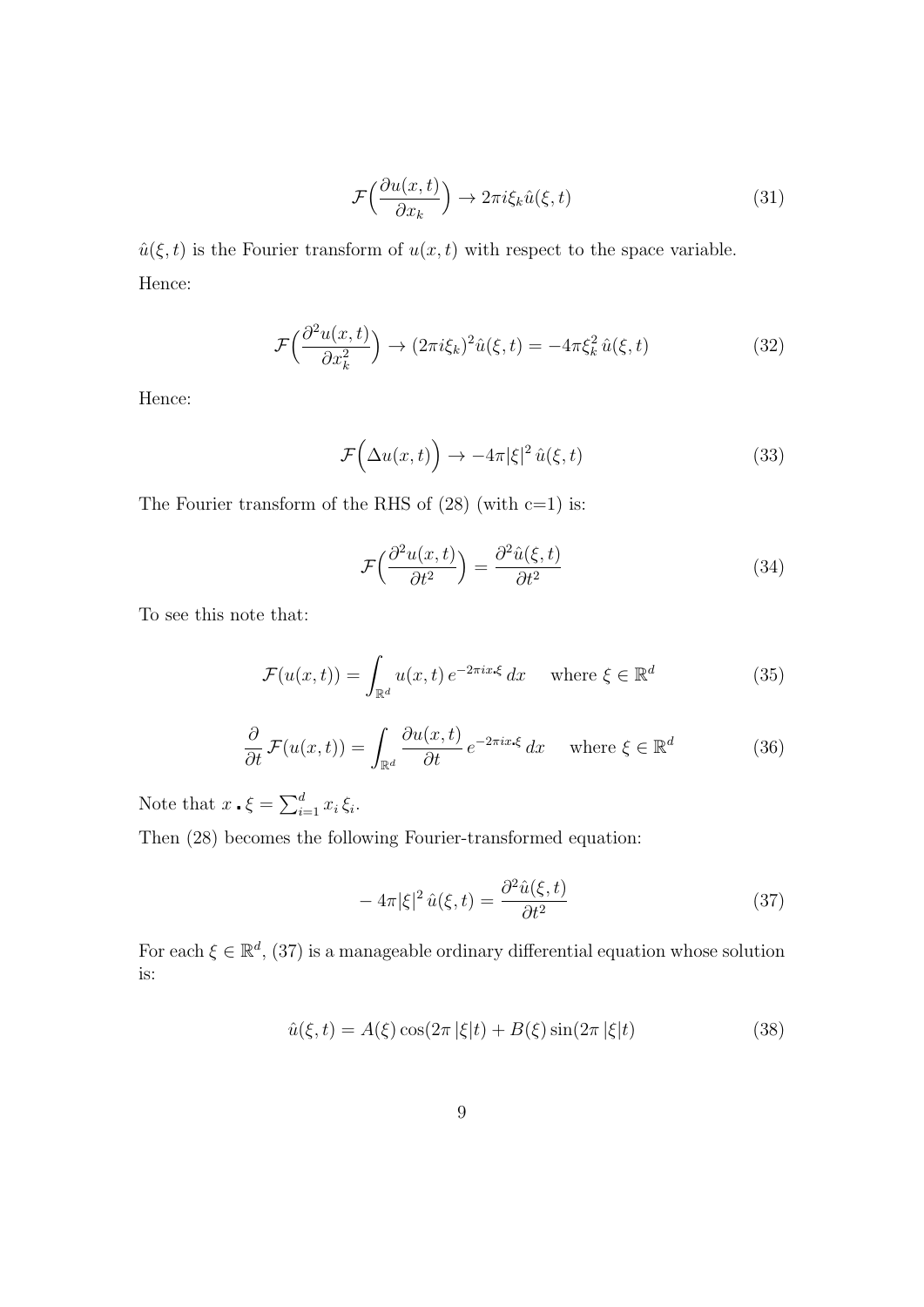Now we have to find  $A(\xi)$  and  $B(\xi)$  for each  $\xi$  and to do this we have to use the initial conditions. We start by taking the Fourier transforms of the initial conditions in (29):

$$
\mathcal{F}(u(x,0)) = \mathcal{F}(f(x))
$$
  
ie  $\hat{u}(\xi,0) = \hat{f}(\xi) = A(\xi)$  (39)

$$
\mathcal{F}(\frac{\partial u(x,0)}{\partial t}) = \mathcal{F}(g(x))
$$
  
ie 
$$
\frac{\partial \hat{u}(\xi,0)}{\partial t} = \hat{g}(\xi)
$$
 (40)

Differentiating (38) we thus have from (40) that:

$$
\hat{g}(\xi) = 2\pi |\xi| B(\xi) \implies B(\xi) = \frac{\hat{g}(\xi)}{2\pi |\xi|} \tag{41}
$$

Thus we have:

$$
\hat{u}(\xi, t) = \hat{f}(\xi)\cos(2\pi|\xi|t) + \frac{\hat{g}(\xi)}{2\pi|\xi|}\sin(2\pi|\xi|t)
$$
\n(42)

Our solution to the Cauchy problem is this:

$$
u(x,t) = \int_{\mathbb{R}^d} \left[ f(\xi) \cos(2\pi |\xi|t) + \frac{\hat{g}(\xi)}{2\pi |\xi|} \sin(2\pi |\xi|t) \right] e^{2\pi ix \cdot \xi} d\xi \tag{43}
$$

Because  $f, g \in \mathcal{S}(\mathbb{R}^d)$  we can differentiate under the integral sign and so u is at least  $C^2$ . In fact since both  $f, g \in \mathcal{S}(\mathbb{R}^d)$  their Fourier transforms also inhabit Schwartz space ( see [1] page 184 ). So performing the spatial derivative we have for each j:

$$
\frac{\partial u(x,t)}{\partial x_j} = \int_{\mathbb{R}^d} \frac{\partial}{\partial x_j} \Big[ f(\xi) \cos(2\pi |\xi|t) + \frac{\hat{g}(\xi)}{2\pi |\xi|} \sin(2\pi |\xi|t) \Big] e^{2\pi ix \cdot \xi} d\xi
$$
\n
$$
= \int_{\mathbb{R}^d} 2\pi i \xi_j \Big[ f(\xi) \cos(2\pi |\xi|t) + \frac{\hat{g}(\xi)}{2\pi |\xi|} \sin(2\pi |\xi|t) \Big] e^{2\pi ix \cdot \xi} d\xi
$$
\n(44)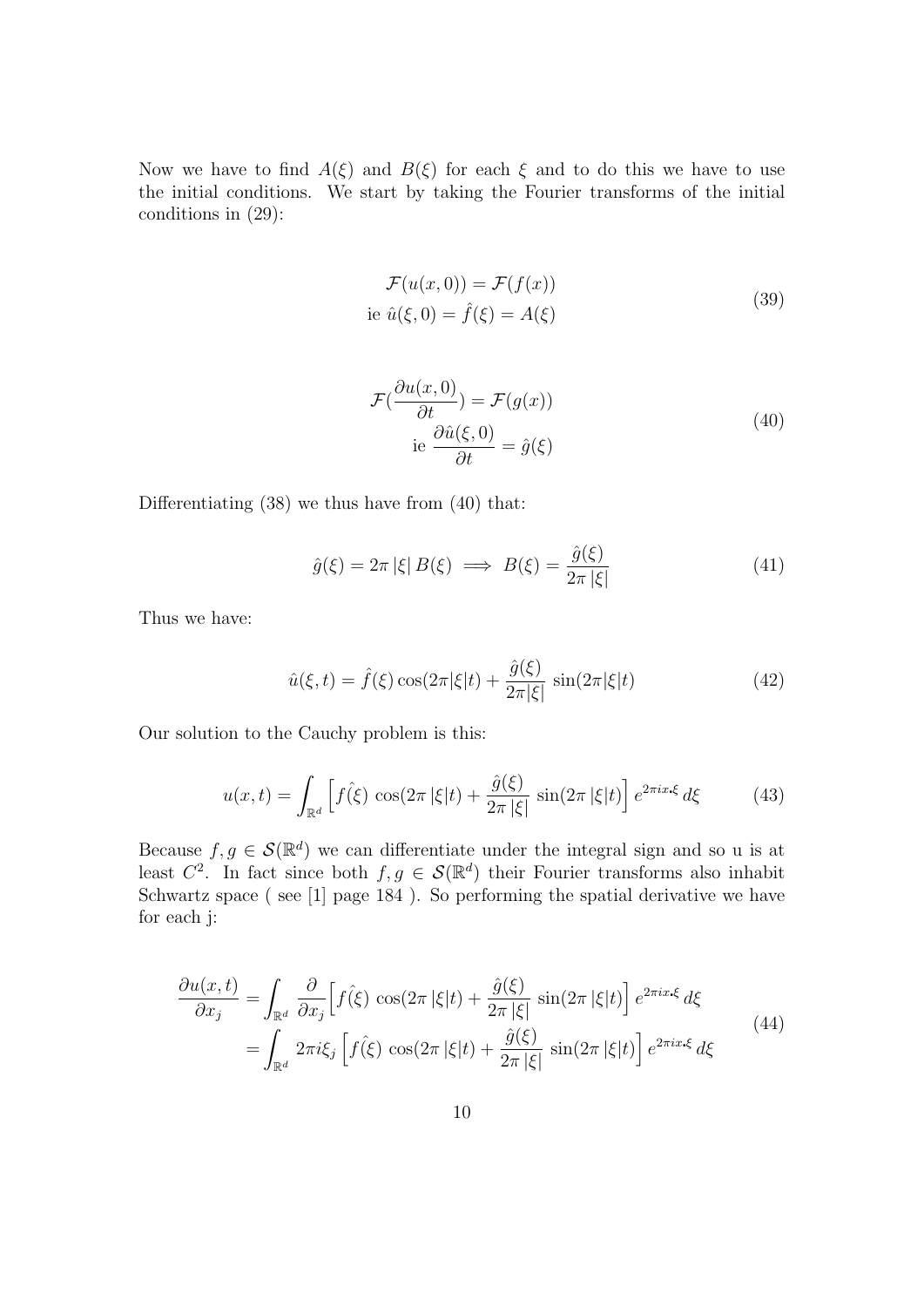Therefore:

$$
\frac{\partial^2 u(x,t)}{\partial x_j^2} = \int_{\mathbb{R}^d} 2\pi i \xi_j \frac{\partial}{\partial x_j} \left[ f(\xi) \cos(2\pi |\xi|t) + \frac{\hat{g}(\xi)}{2\pi |\xi|} \sin(2\pi |\xi|t) \right] e^{2\pi i x \cdot \xi} d\xi
$$
\n
$$
= \int_{\mathbb{R}^d} -4\pi^2 \xi_j^2 \left[ f(\xi) \cos(2\pi |\xi|t) + \frac{\hat{g}(\xi)}{2\pi |\xi|} \sin(2\pi |\xi|t) \right] e^{2\pi i x \cdot \xi} d\xi
$$
\n(45)

Thus the Laplacian is:

$$
\Delta u(x,t) = \sum_{j=1}^{d} \frac{\partial^2 u(x,t)}{\partial x_j^2}
$$
  
= 
$$
\int_{\mathbb{R}^d} \sum_{j=1}^{d} -4\pi^2 \xi_j^2 \left[ f(\xi) \cos(2\pi |\xi|t) + \frac{\hat{g}(\xi)}{2\pi |\xi|} \sin(2\pi |\xi|t) \right] e^{2\pi ix\cdot\xi} d\xi
$$
  
= 
$$
\int_{\mathbb{R}^d} -4\pi^2 |\xi|^2 \left[ f(\xi) \cos(2\pi |\xi|t) + \frac{\hat{g}(\xi)}{2\pi |\xi|} \sin(2\pi |\xi|t) \right] e^{2\pi ix\cdot\xi} d\xi
$$
 (46)

Now we find  $\frac{\partial^2 u(x,t)}{\partial t^2}$  $\frac{u(x,t)}{\partial t^2}$ :

$$
\frac{\partial u(x,t)}{\partial t} = \int_{\mathbb{R}^d} \frac{\partial}{\partial t} \Big[ f(\xi) \cos(2\pi |\xi|t) + \frac{\hat{g}(\xi)}{2\pi |\xi|} \sin(2\pi |\xi|t) \Big] e^{2\pi i x \cdot \xi} d\xi
$$
\n
$$
= \int_{\mathbb{R}^d} \Big[ -2\pi |\xi| f(\xi) \sin(2\pi |\xi|t) + \hat{g}(\xi) \cos(2\pi |\xi|t) \Big] e^{2\pi i x \cdot \xi} d\xi
$$
\n(47)

$$
\frac{\partial^2 u(x,t)}{\partial t^2} = \int_{\mathbb{R}^d} \frac{\partial}{\partial t} \Big[ -2\pi |\xi| \, f(\xi) \, \sin(2\pi |\xi|t) + \hat{g}(\xi) \, \cos(2\pi |\xi|t) \Big] \, e^{2\pi ix \cdot \xi} \, d\xi
$$
\n
$$
= \int_{\mathbb{R}^d} \Big[ -4\pi^2 |\xi|^2 \, f(\xi) \, \cos(2\pi |\xi|t) - 2\pi |\xi| \, \hat{g}(\xi) \, \sin(2\pi |\xi|t) \Big] \, e^{2\pi ix \cdot \xi} \, d\xi
$$
\n
$$
= \int_{\mathbb{R}^d} -4\pi^2 |\xi|^2 \Big[ f(\xi) \, \cos(2\pi |\xi|t) + \frac{\hat{g}(\xi)}{2\pi |\xi|} \, \sin(2\pi |\xi|t) \Big] \, e^{2\pi ix \cdot \xi} \, d\xi
$$
\n(48)

This demonstrates that: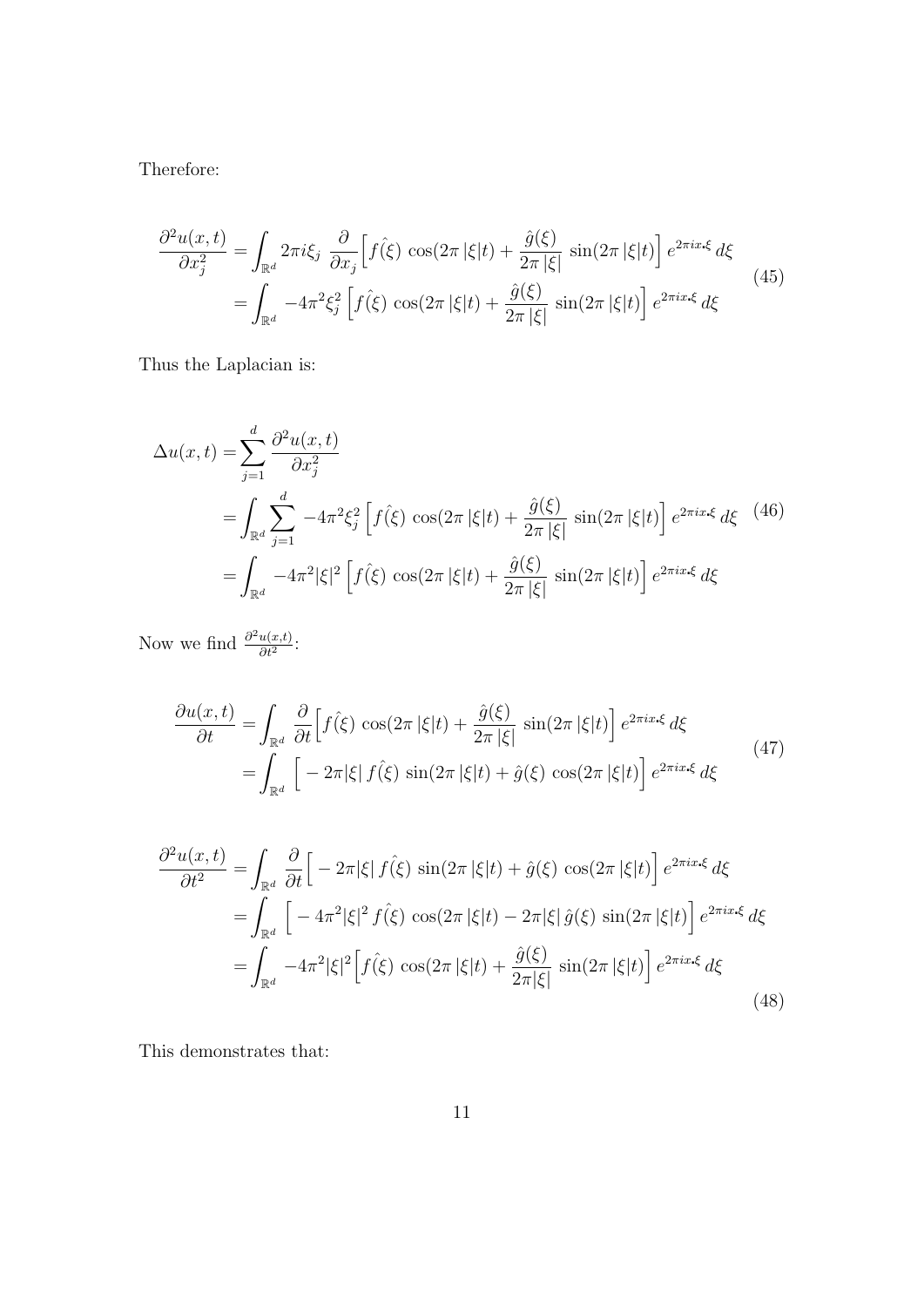$$
\frac{\partial^2 u(x,t)}{\partial t^2} = -4\pi^2 |\xi|^2 \Delta u(x,t)
$$
\n(49)

When  $t = 0$  we have:

$$
u(x,0) = \int_{\mathbb{R}^d} \hat{f}(\xi) e^{2\pi ix \cdot \xi} d\xi
$$
  
=  $f(x)$  using the Fourier Inversion Theorem (50)

Similarly:

$$
\frac{\partial u(x,0)}{\partial t} = \int_{\mathbb{R}^d} \hat{g}(\xi) e^{2\pi ix \cdot \xi} d\xi
$$
\n
$$
= g(x) \quad \text{using the Fourier Inversion Theorem} \tag{51}
$$

Stein and Shakarchi note that since the existence of a solution to the Cauchy problem for the wave equation has been established it is reasonable to wonder about uniqueness. Are there other solutions other than that given above? The answer is "no" and to prove this "energy methods" are employed ( see Problem 3, [1], pages 213-14). I will come to that problem shortly but first the authors extend the result of time conservation of total energy of a vibrating string in 1 dimension to higher dimensions. They define energy as follows:

$$
E(t) = \int_{\mathbb{R}^d} |\frac{\partial u}{\partial t}|^2 + |\frac{\partial u}{\partial x_1}|^2 + \dots + |\frac{\partial u}{\partial x_d}|^2 dx
$$
  
= 
$$
\int_{\mathbb{R}^d} |\nabla u(x, t)|^2 dx
$$
 (52)

where  $\nabla u(x,t) =$  $\sqrt{ }$  ∂x<sub>1</sub><br>: ∂u  $\partial x_d$ ∂u ∂t  $\setminus$  $\begin{array}{c} \hline \end{array}$ 

The authors then pose this as a theorem:

∂u

#### Theorem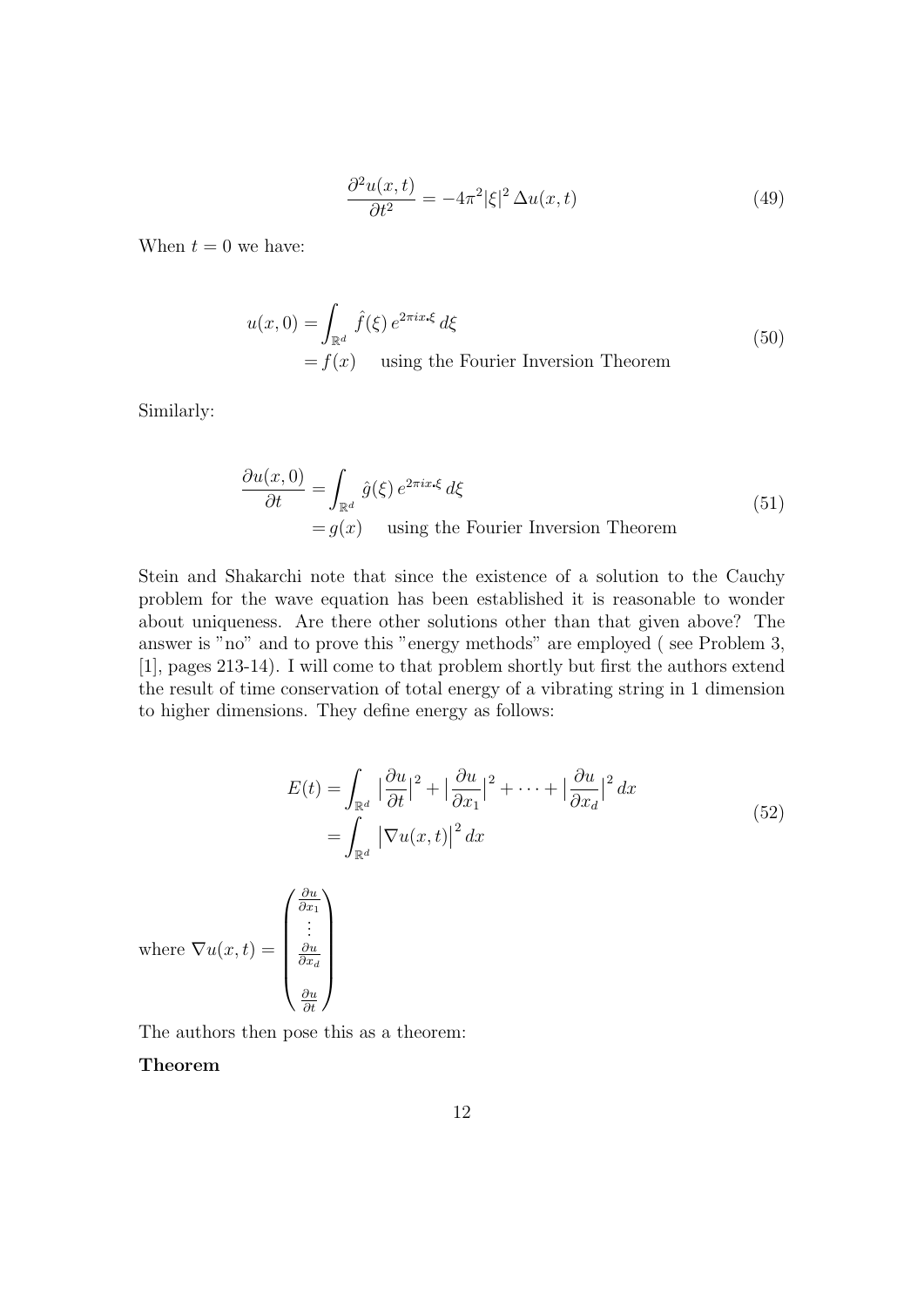If u is a solution to the wave equation given by  $(28)$  -  $(29)$ , then  $E(t)$  is conserved in the sense that  $E(t) = E(0) \,\forall t \in \mathbb{R}$ .

Note here that time can be both positive and negative. Unlike the heat equation where time reversal is not possible, the wave equation does admit time reversal.

As a preliminary step in the proof the authors show that if  $a, b \in \mathbb{C}$  and  $\alpha \in \mathbb{R}$ then:

$$
|a\cos\alpha + b\sin\alpha|^2 + |-a\sin\alpha + b\cos\alpha|^2 = |a|^2 + |b|^2
$$
 (53)

This can be poved by expanding the LHS of (53) or noting that  $e_1 = \begin{pmatrix} \cos \alpha \\ \sin \alpha \end{pmatrix}$  $\binom{\cos \alpha}{\sin \alpha}$  and  $e_2 = \begin{pmatrix} -\sin \alpha \\ \cos \alpha \end{pmatrix}$  are a pair of orthonormal vectors so that with  $Z = \begin{pmatrix} a \\ b \end{pmatrix}$  $\binom{a}{b} \in \mathbb{C}^2$  we have:

$$
|Z|^2 = |Z \cdot e_1|^2 + |Z \cdot e_2|^2 \tag{54}
$$

where " $\cdot$ " represents the inner product in  $\mathbb{C}^2$ .

With these preliminairies the authors use Plancherel's formula which states that:

$$
\int_{\mathbb{R}^d} |\widehat{f}(\xi)|^2 d\xi = \int_{\mathbb{R}^d} |f(x)|^2 dx \tag{55}
$$

so:

$$
\int_{\mathbb{R}^d} \left| \frac{\partial u}{\partial t} \right|^2 dx = \int_{\mathbb{R}^d} \left| \frac{\partial}{\partial t} \left( \hat{f}(\xi) \cos(2\pi |\xi| t) + \frac{\hat{g}(\xi)}{2\pi |\xi|} \sin(2\pi |\xi| t) \right) \right|^2 d\xi
$$
\n
$$
= \int_{\mathbb{R}^d} \left| -2\pi |\xi| \hat{f}(\xi) \sin(2\pi |\xi| t) + \hat{g}(\xi) \cos(2\pi |\xi| t) \right|^2 d\xi
$$
\n(56)

The next relationship is this:

$$
\int_{\mathbb{R}^d} \sum_{j=1}^d \left| \frac{\partial u}{\partial x_j} \right|^2 dx = \int_{\mathbb{R}^d} \left| 2\pi |\xi| \, f(\xi) \, \cos(2\pi |\xi| t) + \hat{g}(\xi) \, \sin(2\pi |\xi| t) \right|^2 d\xi \tag{57}
$$

To see this we need to apply Plancherel's theorem and the relationship between a derivative and its Fourier transform ( see [1], page 181 ). Thus we have: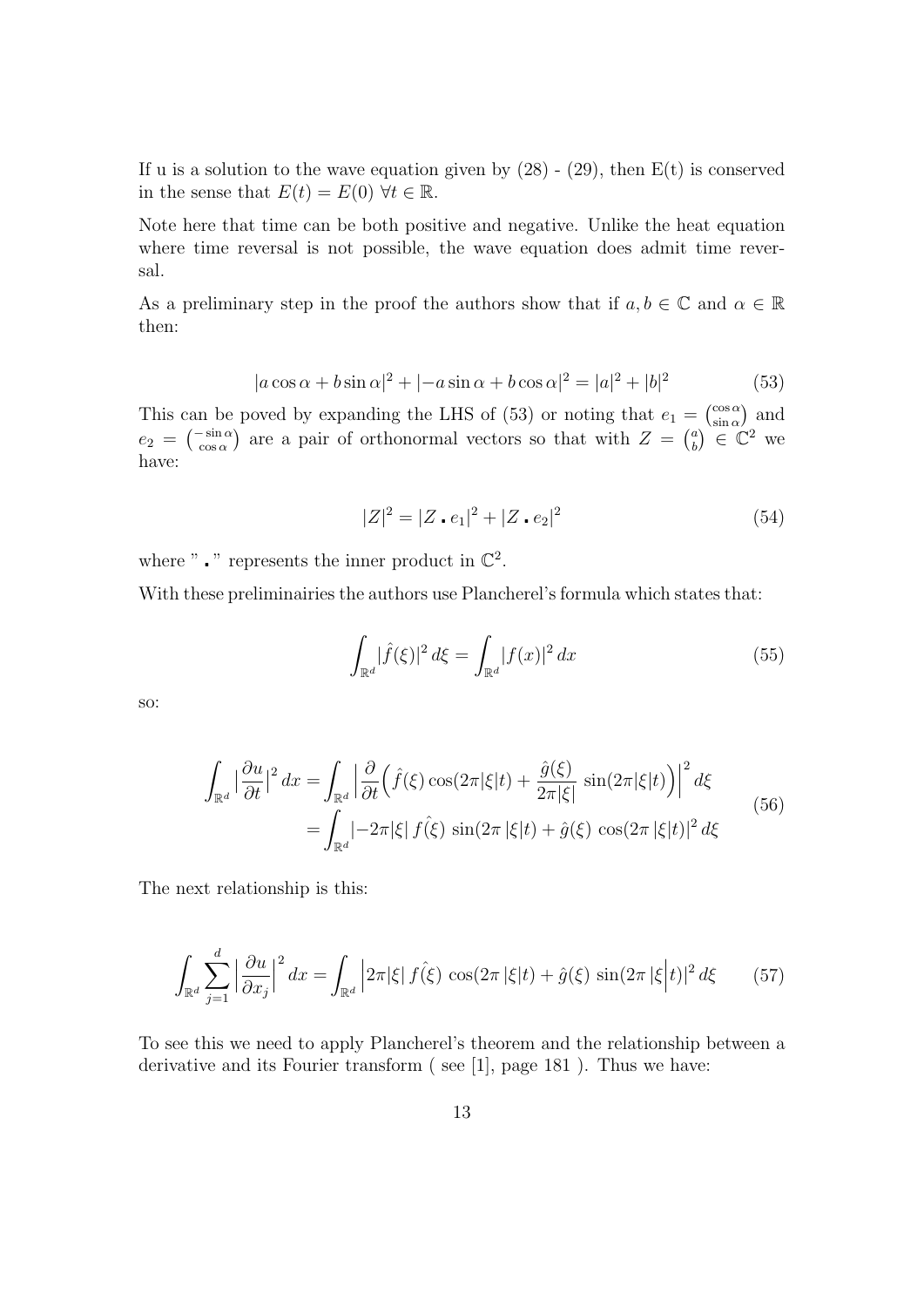$$
\mathcal{F}\left\{ \left(\frac{\partial}{\partial x}\right)^{\alpha} u(x,t) \right\} \to \left(2\pi i\xi\right)^{\alpha} \hat{u}(\xi,t) \tag{58}
$$

In the present context we have  $\alpha = 1$  so that for each spatial coordinate:

$$
\mathcal{F}\left\{ \left(\frac{\partial}{\partial x_j}\right)u(x,t)\right\} \to \left(2\pi i\xi_j\right)\hat{u}(\xi,t) \tag{59}
$$

Hence we have:

$$
\mathcal{F}\left\{ \left| \left( \frac{\partial}{\partial x_j} \right) u(x,t) \right|^2 \right\} \to \left| 2\pi i \xi_j \, \hat{u}(\xi,t) \right|^2 = \left| 2\pi \xi_j \, \hat{u}(\xi,t) \right|^2 \tag{60}
$$

Now, by Plancherel we have (using (60) ):

$$
\int_{\mathbb{R}^d} \sum_{j=1}^d \left| \frac{\partial u}{\partial x_j} \right|^2 dx = \int_{\mathbb{R}^d} \sum_{j=1}^d \left| 2\pi \xi_j \hat{u}(\xi, t) \right|^2 d\xi
$$
\n
$$
= \int_{\mathbb{R}^d} \sum_{j=1}^d \left| 2\pi \xi_j \right|^2 \left| \hat{f}(\xi) \cos(2\pi |\xi|t) + \frac{\hat{g}(\xi)}{2\pi |\xi|} \sin(2\pi |\xi|t) \right|^2 d\xi
$$
\n
$$
= \int_{\mathbb{R}^d} \left( 2\pi |\xi| \right)^2 \left| \hat{f}(\xi) \cos(2\pi |\xi|t) + \frac{\hat{g}(\xi)}{2\pi |\xi|} \sin(2\pi |\xi|t) \right|^2 d\xi
$$
\n
$$
= \int_{\mathbb{R}^d} \left| 2\pi |\xi| \hat{f}(\xi) \cos(2\pi |\xi|t) + \hat{g}(\xi) \sin(2\pi |\xi|t) \right|^2 d\xi
$$
\n(61)

Now using (53) with  $a = 2\pi |\xi| \hat{f}(\xi)$ ,  $b = \hat{g}(\xi)$  and  $\alpha = 2\pi |\xi| t$  we have:

$$
E(t) = \int_{\mathbb{R}^d} |\frac{\partial u}{\partial t}|^2 + |\frac{\partial u}{\partial x_1}|^2 + \dots + |\frac{\partial u}{\partial x_d}|^2 dx
$$
  
= 
$$
\int_{\mathbb{R}^d} (4\pi^2 |\xi|^2 |\hat{f}(\xi)|^2 + |\hat{g}(\xi)|^2) d\xi
$$
 (62)

Since (62) is independent of t and because of (50)-(51),  $E(t) = E(0)$  for all t thus proving the claim.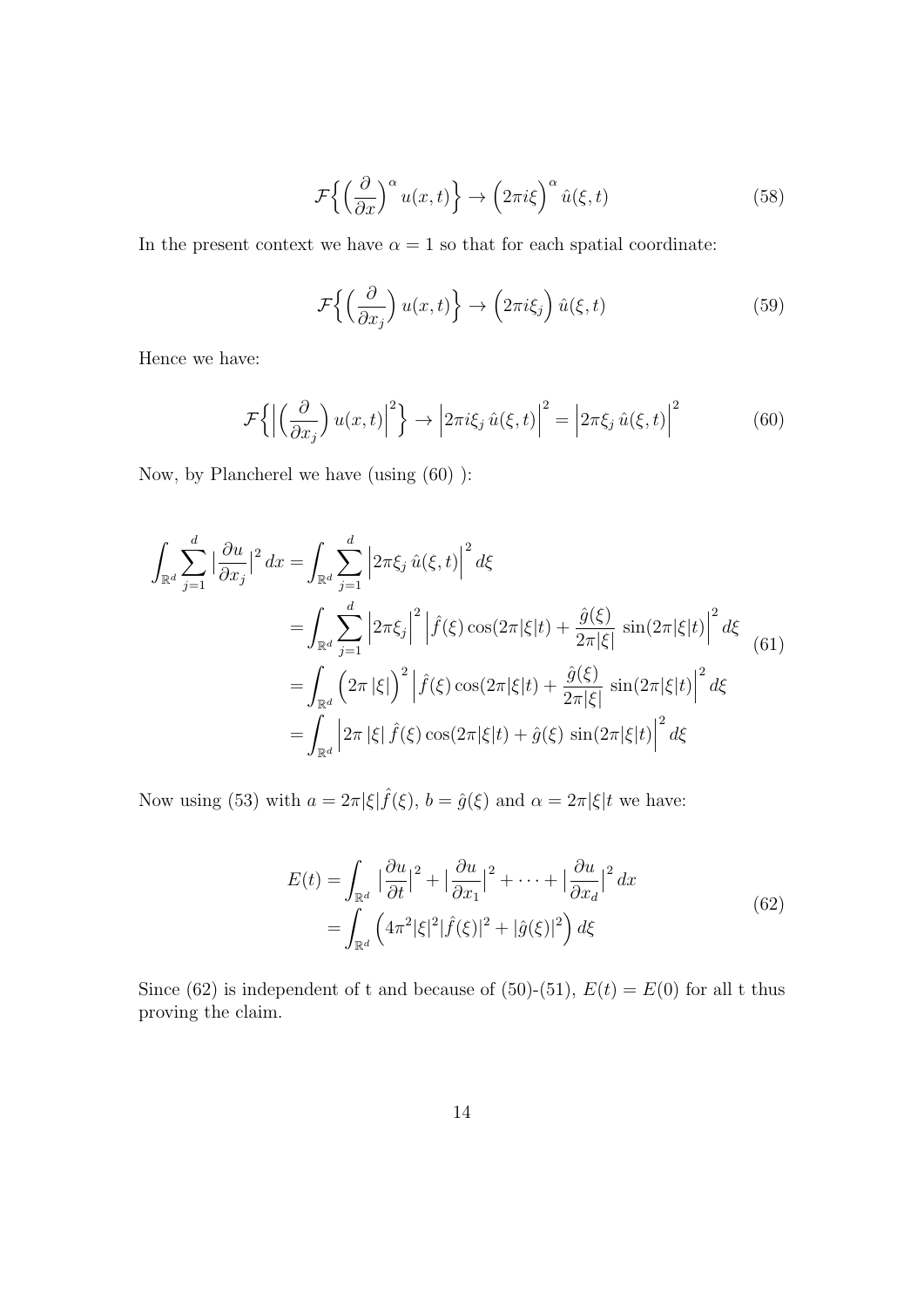# 6 Proving uniqueness of the solution to the Cauchy problem using the energy method

Stein and Shakarchi develop the proof of the uniqueness of the solution to the Cauchy problem using the energy method in Problem 3 of Chapter 6 ( [1], pages 213-14) as follows. They initially observe that the solution to the wave equation given by (43) depends only on the initial data on the base of the backward light cone. Note that (43) is a highly indirect solution. In this context the authors say  $($  [1], page 196) that " the solution to at a point  $(x,t)$  depends only on the data at the base of the backward light cone originating at  $(x,t)$ . In fact when  $d > 1$  is odd, only the data in an immediate neighborhood of the boundary of the base will affect  $u(x, t)$ ".



Backward light cone originating at (x,t)

They then go on to ask if this property is shared by any solution of the wave equation with the implication of an affirmative answer being that the solution is unique. They define  $B(x_0, r_0)$  to be the closed ball in the hyperplane  $T = 0$  centred at  $x_0$  and of radius  $r_0$ . The backward light cone with base  $B(x_0, r_0)$  is then defined to be:

$$
\mathcal{L}_{B(x_0,r_0)} = \{(x,t) \in \mathbb{R}^d \times \mathbb{R} : |x - x_0| \le r_0 - t, 0 \le t \le r_0\}
$$
(63)

More information on the concept of a light cone and the differences between the heat and wave equations in terms of propagation speeds can be found in ( $[7]$ , pages 113-115 ).

Thus Problem 3 becomes the proof of the following theorem:

**Theorem** Suppose that  $u(x,t)$  is a  $\mathcal{C}^2$  function on the closed upper half-plane  $\{(x,t): x \in \mathbb{R}^d, t \ge 0\}$  that solves the wave equation  $\frac{\partial^2 u}{\partial t^2} = \Delta u$ . If  $u(x,0) = \frac{\partial u}{\partial t}(x,0) = 0$  for all  $x \in B(x_0,r_0)$ , then  $u(x,t) = 0$  for all  $(x,t) \in \mathcal{L}_{B(x_0,r_0)}$ .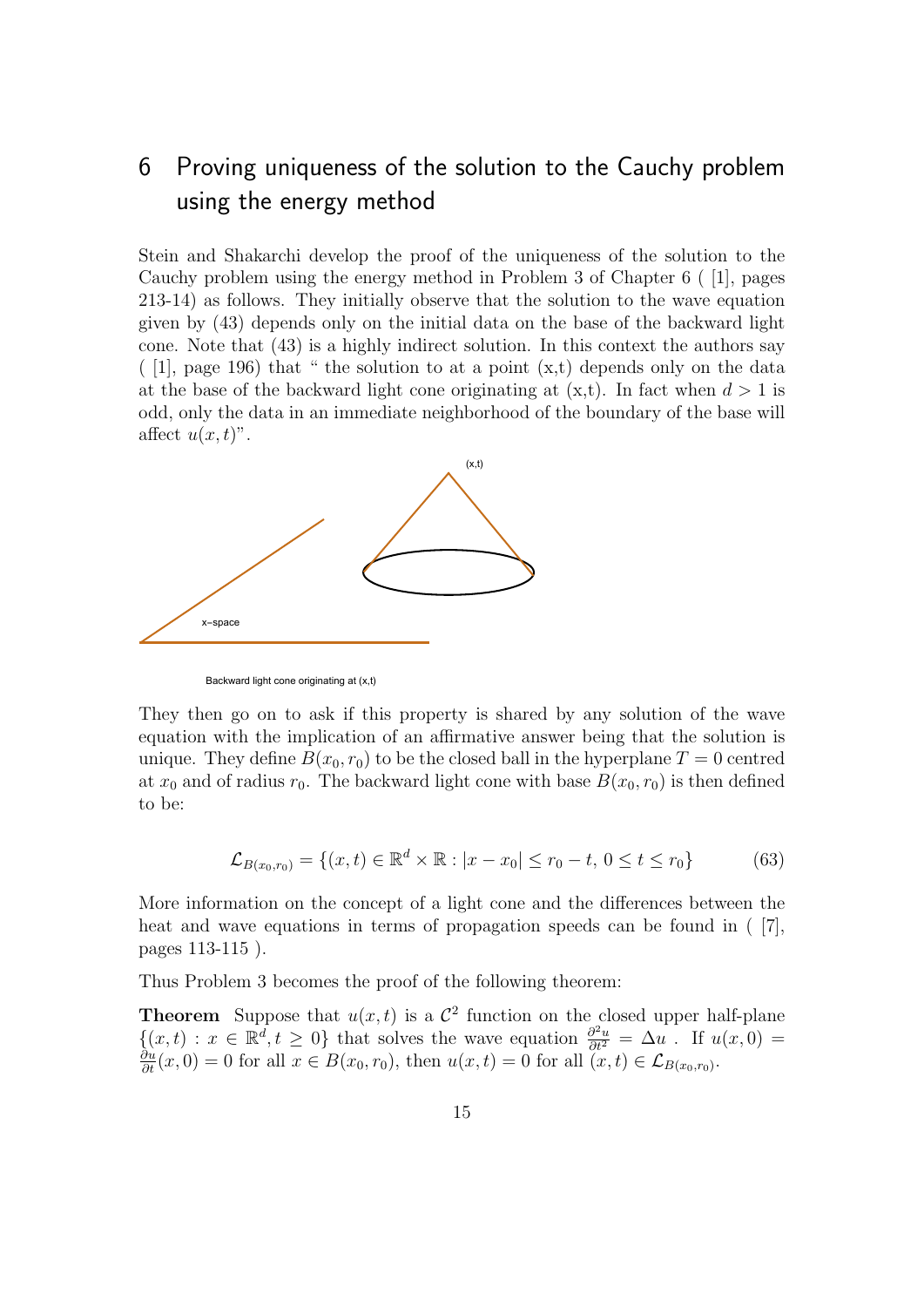If the initial data of the Cauchy problem for the wave equation vanishes on a ball B, then any solution of the problem vanishes in the backward light cone with base B.

The steps in the proof are as follows. It is assumed that u is real and for  $0 \le t \le r_0$ 

let 
$$
B_t(x_0, r_0) = \{x : |x_{-}x_0| \le r_0 - t\}
$$
 and  $\nabla u(x, t) = \begin{pmatrix} \frac{\partial u}{\partial x_1} \\ \vdots \\ \frac{\partial u}{\partial x_d} \\ \frac{\partial u}{\partial t} \end{pmatrix}$ .

The energy integral is given by:

$$
E(t) = \frac{1}{2} \int_{B_t(x_0, r_0)} \left| \nabla u(x, t) \right|^2 dx
$$
  

$$
= \frac{1}{2} \int_{B_t(x_0, r_0)} \left\{ \left( \frac{\partial u}{\partial t} \right)^2 + \sum_{j=1}^d \left( \frac{\partial u}{\partial x_j} \right)^2 \right\} dx
$$
 (64)

Clearly, from (64)  $E(t) \geq 0$ . Also  $E(0) = 0$  because of the following. First, from the initial conditions  $\frac{\partial u}{\partial t}u(x,0) = 0$  for all  $x \in B(x_0, r_0)$  so  $\left(\frac{\partial u}{\partial t}\right)^2 = 0$  in the ball  $B_0(x_0, r_0)$ . Second, we have:

$$
\frac{\partial u}{\partial t}u(x,0) = \frac{\partial u}{\partial x_j}u(x,0)\frac{\partial x_j}{\partial t}
$$
\n
$$
0 = \frac{\partial u}{\partial x_j}u(x,0) \times \qquad \qquad \frac{\partial x_j}{\partial t}
$$
\n(65)

this is not indentically zero for all j since  $c = 1$ 

Hence since the LHS of (65) is zero for all  $x \in B_0(x_0, r_0)$  we must have that ∂  $\frac{\partial}{\partial x_j}u(x,0) = 0$  for all j. Thus  $\sum_{j=1}^d \left(\frac{\partial u}{\partial x_j}\right)$  $\partial x_j$  $\big)^2 = 0$  and so  $E(0) = 0$ . The authors invite you to prove the following:

$$
E'(t) = \int_{B_t(x_0,r_0)} \left\{ \frac{\partial u}{\partial t} \frac{\partial^2 u}{\partial t^2} + \sum_{j=1}^d \frac{\partial u}{\partial x_j} \frac{\partial^2 u}{\partial x_j \partial t} \right\} dx - \frac{1}{2} \int_{\partial B_t(x_0,r_0)} \left| \nabla u(x,t) \right|^2 d\sigma(\gamma)
$$
\n(66)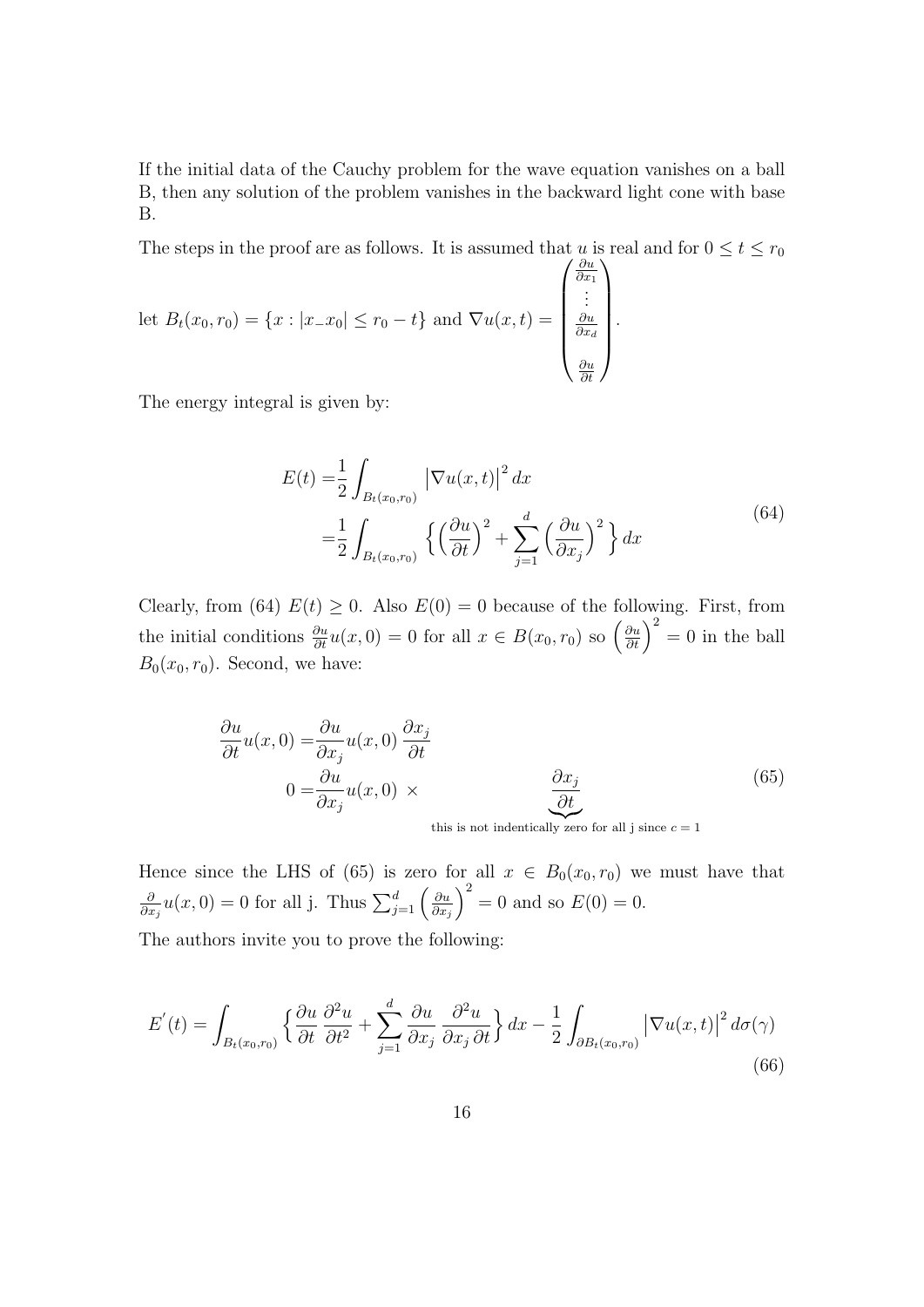Note that  $d\sigma(\gamma)$  denotes the surface element on the sphere  $S^{d-1}$  using spherical coordinates.

This is a version of the Reynolds Transport Equation which, in the context of fluid dynamics, generalises differentiation under the integral sign (Leibniz's Rule) with a moving boundary. Harley Flanders has given a "physicist's proof" of the general formula ([6]) which I essentially reproduce below in the Appendix. There are very few proofs, let alone good ones, of this formula in undergraudate mathematical textbooks. There is a deep cross-over with the theory of partial derivatives in the context of harmonic functions and hence there is a substantial overhead in getting one's mind around the detail. One can find proofs in physics textbooks such as [8] or partial differential equation textbooks such as [7] and [10]. It is common to find short proofs in partial differentiation textbooks (especially those pitched at graduate level) which assume a whole edifice of knowledge about harmonic functions. In fact in his article over 40 years ago Flanders said this ( [6.1], page 616):

"We shall discuss generalizations of the Leibniz rule to more than one dimension. Such generalizations seem to be common knowledge among physicists, some differential geometers, and applied mathematicians who work in continuum mechanics,, but are virtually unheard of among most mathematicians. I cannot find a single mention of such formulas in the current advanced calculus and several variable texts, except for Loomis and Sternberg".

Not much has changed since 1973.

Rather than go into what Flanders did here, I have put the detail in the Appendix which you should read if you want to understand where the Reynolds Transport Equation comes from, at least as a mathematical exercise (he was not trying to give the sort of proof one finds in fluid mechanics textbooks). There is a lot of detail (I have expanded on Flanders' treatment) because there is no short way to understand where the formula comes from. The Reynolds Transport Equation (RTE) can be researched at a high level in Wikipedia: [https://en.wikipedia.]( https://en.wikipedia.org/wiki/Leibniz_integral_rule ) [org/wiki/Leibniz\\_integral\\_rule]( https://en.wikipedia.org/wiki/Leibniz_integral_rule )

The RTE can be expressed as follows:

$$
\frac{d}{dt} \int_{D_t} F(\vec{x}, t) dV = \int_{D_t} \frac{\partial}{\partial t} F(\vec{x}, t) dV + \int_{\partial D_t} F(\vec{x}, t) \vec{v_b} \cdot \hat{n} dS
$$
(67)

Here  $F(\vec{x}, t)$  is a scalar function and  $D_t$  and  $\partial D_t$  denote time varying connected regions and its boundary which moves at velocity  $\vec{v}_b$  and  $\hat{n}$  is the unit normal component of the surface element.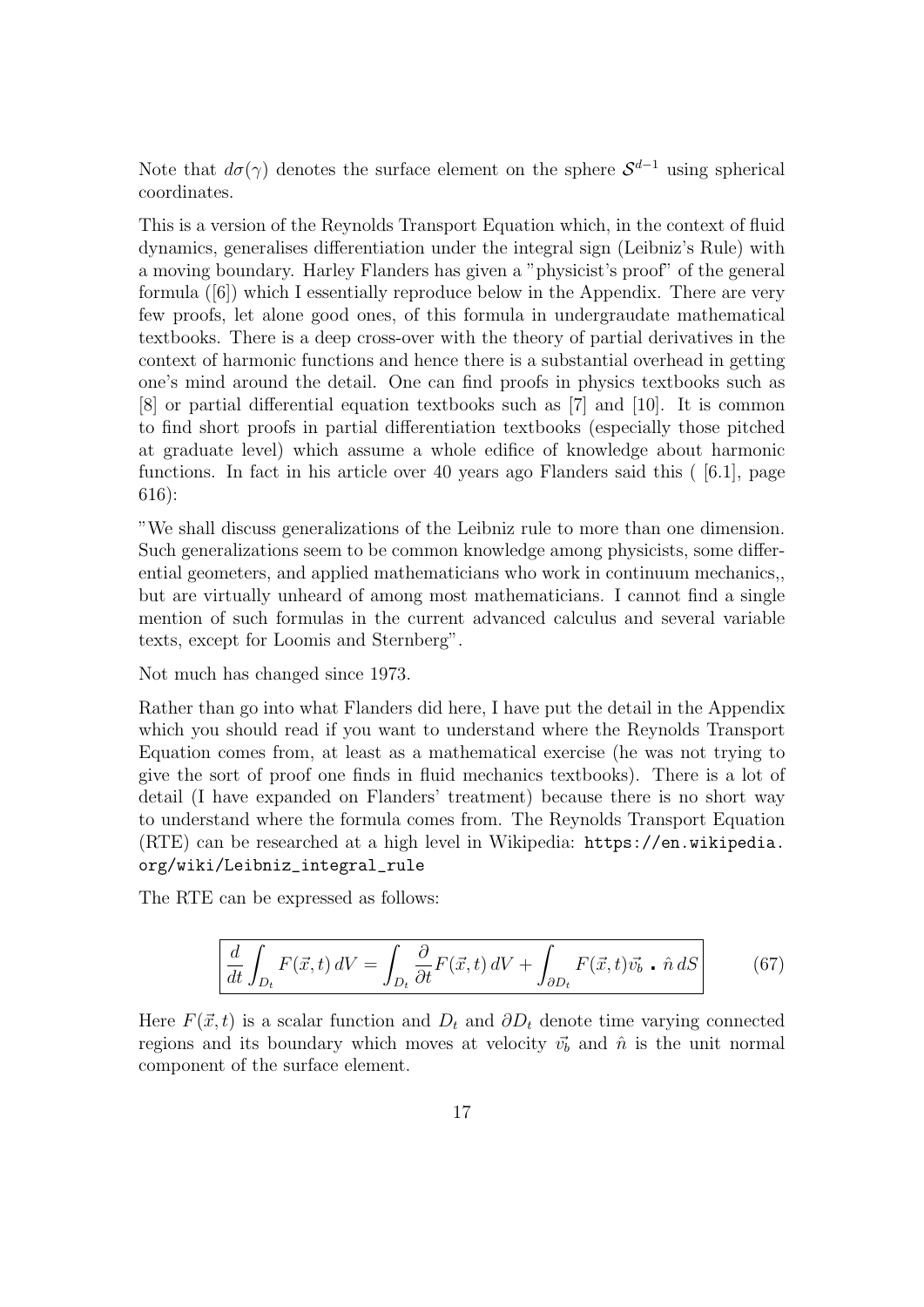Once you know the RTE it is easy to prove (66). From (64):

$$
F(\vec{x},t) = \frac{1}{2} \left\{ \left( \frac{\partial u}{\partial t} \right)^2 + \sum_{j=1}^d \left( \frac{\partial u}{\partial x_j} \right)^2 \right\}
$$
(68)

Hence the first integral on the RHS of (67) is:

$$
\int_{B_t(x_0,r_0)} \frac{\partial}{\partial t} F(\vec{x},t) dV = \int_{B_t(x_0,r_0)} \frac{\partial}{\partial t} \frac{1}{2} \left\{ \left(\frac{\partial u}{\partial t}\right)^2 + \sum_{j=1}^d \left(\frac{\partial u}{\partial x_j}\right)^2 \right\} dV
$$

$$
= \int_{B_t(x_0,r_0)} \left\{ \left(\frac{\partial u}{\partial t}\right) \frac{\partial^2 u}{\partial t^2} + \sum_{j=1}^d \frac{\partial u}{\partial x_j} \frac{\partial^2 u}{\partial x_j \partial t} \right\} dV \qquad (69)
$$

$$
= \int_{B_t(x_0,r_0)} \left\{ \left(\frac{\partial u}{\partial t}\right) \frac{\partial^2 u}{\partial t^2} + \sum_{j=1}^d \frac{\partial u}{\partial x_j} \frac{\partial^2 u}{\partial x_j \partial t} \right\} dx
$$

Note that the authors use dx to mean  $dV = dx_1 dx_2 \dots dx_d$ .

To work out the second integral on the RHS of (67) we have to remember that the velocity of the boundary,  $\vec{v_b}$  is the velocity of the base of the light cone which we have normalised to  $c = 1$  so,  $\vec{v}_b = \vec{1}$ . The next thing to note is that the unit normal has a negative sign (see the diagram of the light cone). Thus recalling (64) we have:

$$
\int_{\partial B_t(x_0,r_0)} F(\vec{x},t)\vec{v_b} \cdot \hat{n} dS = -\frac{1}{2} \int_{\partial B_t(x_0,r_0)} \left| \nabla u(x,t) \right|^2 d\sigma(\gamma) \tag{70}
$$

Putting (69)-(70) together we do get (66) ie:

$$
E'(t) = \int_{B_t(x_0, r_0)} \left\{ \frac{\partial u}{\partial t} \frac{\partial^2 u}{\partial t^2} + \sum_{j=1}^d \frac{\partial u}{\partial x_j} \frac{\partial^2 u}{\partial x_j \partial t} \right\} dx - \frac{1}{2} \int_{\partial B_t(x_0, r_0)} \left| \nabla u(x, t) \right|^2 d\sigma(\gamma)
$$
\n(71)

The next step in the proof is to note that:

$$
\underbrace{\frac{\partial}{\partial x_j} \left[ \frac{\partial u}{\partial x_j} \frac{\partial u}{\partial t} \right]}_{\frac{\partial \Phi_i}{\partial x_j}} = \underbrace{\frac{\partial u}{\partial x_j} \frac{\partial^2 u}{\partial x_j \partial t}}_{\frac{\partial x_j}{\partial t}} + \underbrace{\frac{\partial^2 u}{\partial x_j^2} \frac{\partial u}{\partial t}}_{\frac{\partial \Phi_i}{\partial x_j}} \tag{72}
$$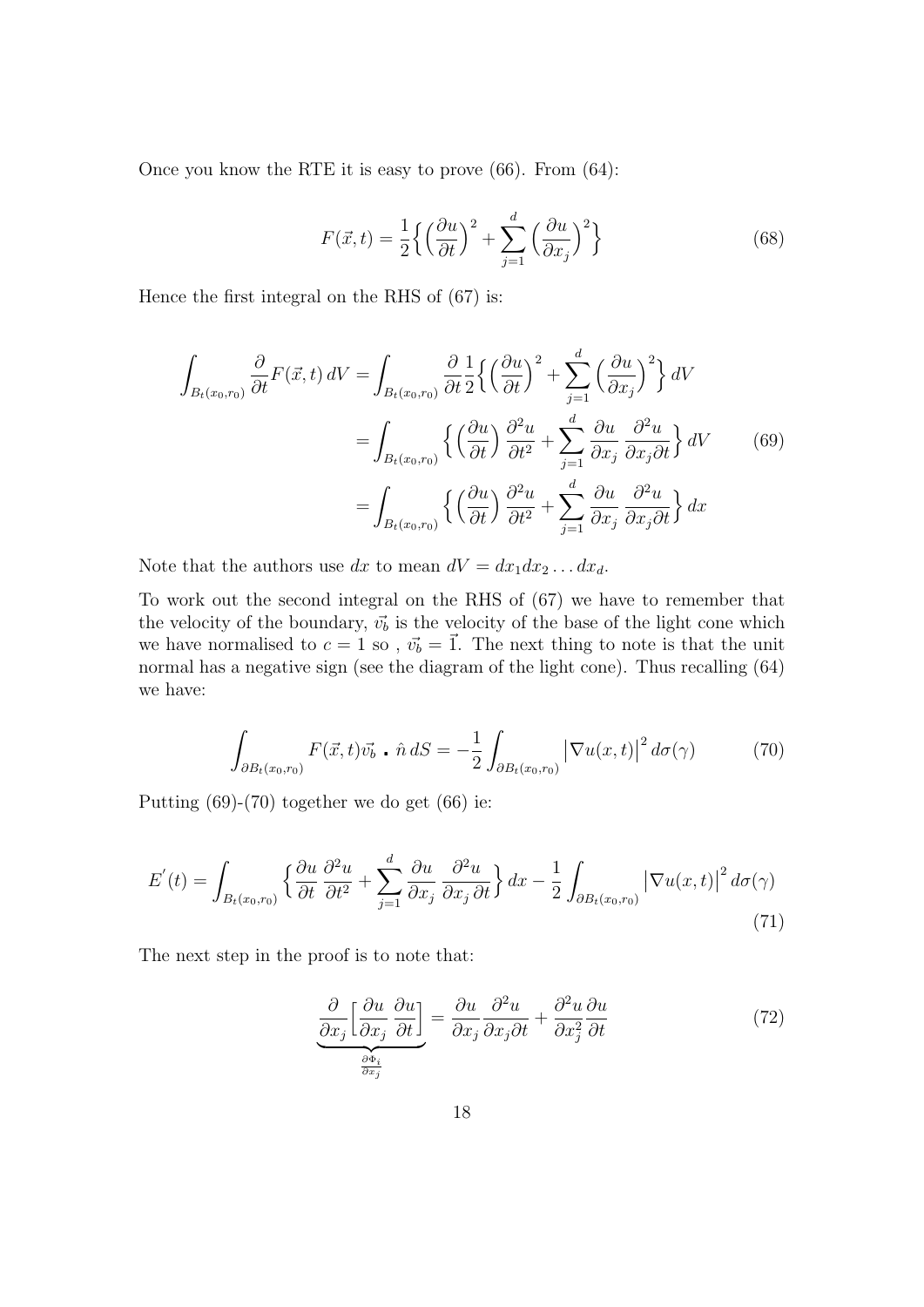Using  $(71)$  and the divergence theorem and the fact that u solves the wave equation we have to show that:

$$
E'(t) = \int_{\partial B_t(x_0, r_0)} \sum_{j=1}^d \frac{\partial u}{\partial x_j} \frac{\partial u}{\partial t} \nu_j d\sigma(\gamma) - \frac{1}{2} \int_{\partial B_t(x_0, r_0)} \left| \nabla u(x, t) \right|^2 d\sigma(\gamma) \tag{73}
$$

where  $v_j$  is the j<sup>th</sup> coordinate of the outward normal to  $B_t(x_0, r_0)$ . At this point recall that the Divergence Theorem says this for 3-space and more generally for d dimensions with appropriate modifications:

$$
\iiint_{\mathcal{D}} \nabla \cdot \vec{F} \, dV = \iint_{\partial \mathcal{D}} \vec{F} \cdot \vec{\hat{n}} \, dS \tag{74}
$$

where  $\vec{\hat{n}}$  is the outward unit normal to the surface.

Using  $(72)$  in  $(71)$  we have:

$$
E'(t) = \int_{B_t(x_0,r_0)} \left\{ \frac{\partial u}{\partial t} \frac{\partial^2 u}{\partial t^2} + \sum_{j=1}^d \left\{ \frac{\partial \Phi_j}{\partial x_j} - \frac{\partial^2 u}{\partial x_j^2} \frac{\partial u}{\partial t} \right\} \right\} dx - \frac{1}{2} \int_{\partial B_t(x_0,r_0)} |\nabla u(x,t)|^2 d\sigma(\gamma)
$$
  
\n
$$
= \int_{B_t(x_0,r_0)} \left\{ \frac{\partial u}{\partial t} \frac{\partial^2 u}{\partial t^2} + \nabla \cdot \vec{\Phi} - \Delta u \frac{\partial u}{\partial t} \right\} dx - \frac{1}{2} \int_{\partial B_t(x_0,r_0)} |\nabla u(x,t)|^2 d\sigma(\gamma)
$$
  
\n
$$
= \int_{B_t(x_0,r_0)} \left\{ \frac{\partial^2 u}{\partial t^2} - \Delta u \right\} \frac{\partial u}{\partial t} dx + \int_{B_t(x_0,r_0)} \nabla \cdot \vec{\Phi} dx - \frac{1}{2} \int_{\partial B_t(x_0,r_0)} |\nabla u(x,t)|^2 d\sigma(\gamma)
$$
  
\n
$$
= \int_{B_t(x_0,r_0)} \nabla \cdot \vec{\Phi} dx - \frac{1}{2} \int_{\partial B_t(x_0,r_0)} |\nabla u(x,t)|^2 d\sigma(\gamma)
$$
  
\n
$$
= \int_{\partial B_t(x_0,r_0)} \vec{\Phi} \cdot \vec{n} d\sigma(\gamma) - \frac{1}{2} \int_{\partial B_t(x_0,r_0)} |\nabla u(x,t)|^2 d\sigma(\gamma)
$$
  
\n
$$
= \int_{\partial B_t(x_0,r_0)} \sum_{j=1}^d \frac{\partial u}{\partial x_j} \frac{\partial u}{\partial t} v_j d\sigma(\gamma) - \frac{1}{2} \int_{\partial B_t(x_0,r_0)} |\nabla u(x,t)|^2 d\sigma(\gamma)
$$
  
\n(75)

To get a bound on  $\sum_{j=1}^{d}$ ∂u  $\partial x_j$  $\frac{\partial u}{\partial t} v_j$  where  $v_j$  is the j<sup>th</sup> coordinate of the unit outward normal to  $B_t(x_0, r_0)$  we note that: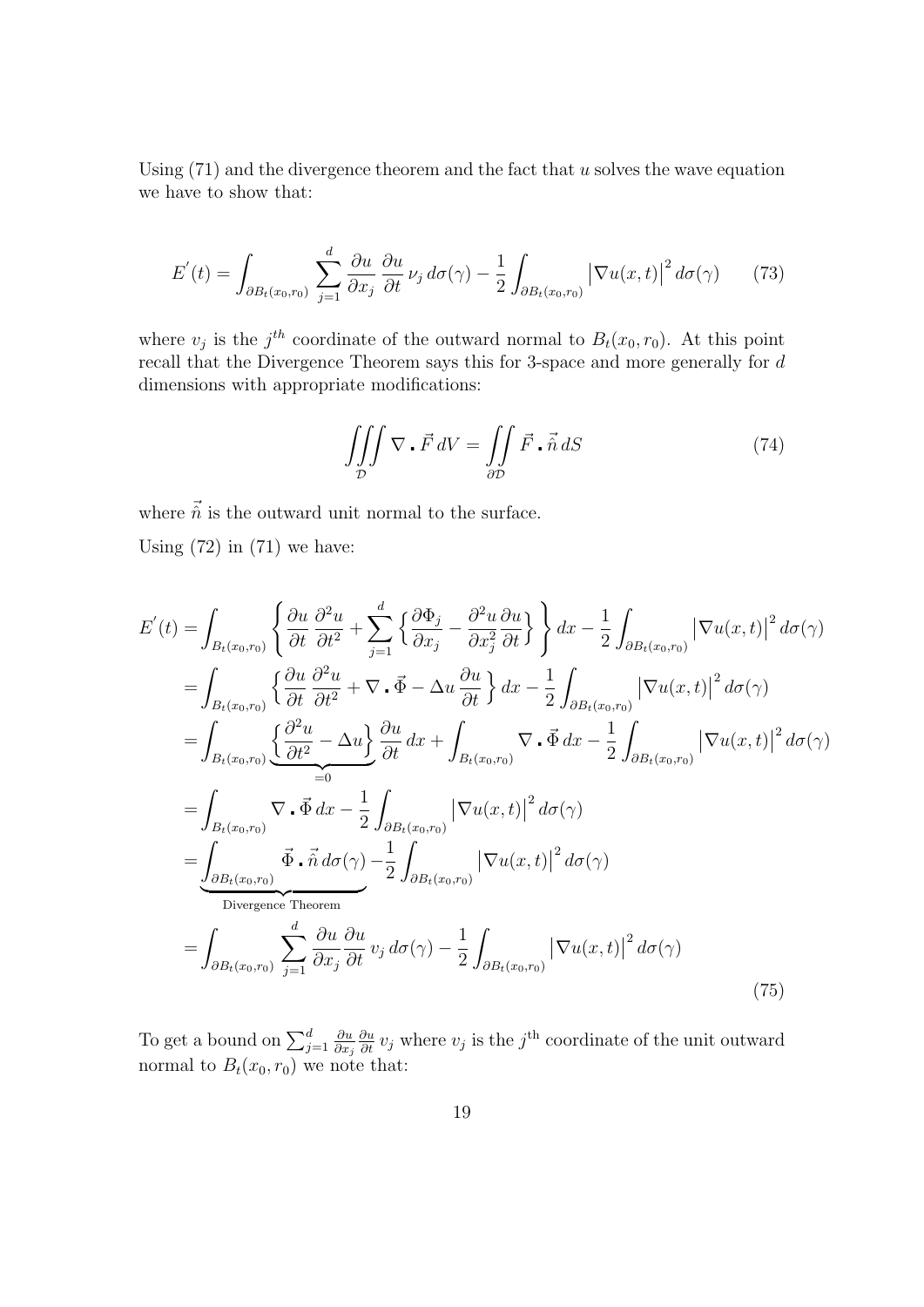$$
xy \le \frac{1}{2}x^2 + \frac{1}{2}y^2 \quad \forall x, y \in \mathbb{R}
$$
\n<sup>(76)</sup>

Letting  $x = a_k$  and  $y = b_k$  we then have:

$$
\sum_{j=1}^{d} a_k b_k \le \frac{1}{2} \sum_{j=1}^{d} a_k^2 + \frac{1}{2} \sum_{j=1}^{d} b_k^2
$$
\n(77)

 $(77)$  is a species of a Hölder inequality (see [9], pages 136-137). Hence:

$$
\sum_{j=1}^{d} \frac{\partial u}{\partial x_j} \frac{\partial u}{\partial t} v_j \leq \frac{1}{2} \sum_{j=1}^{d} \left(\frac{\partial u}{\partial x_j}\right)^2 + \frac{1}{2} \sum_{j=1}^{d} \left(\frac{\partial u}{\partial t}\right)^2 v_j^2
$$

$$
= \frac{1}{2} \sum_{j=1}^{d} \left(\frac{\partial u}{\partial x_j}\right)^2 + \frac{1}{2} \left(\frac{\partial u}{\partial t}\right)^2 \sum_{j=1}^{d} v_j^2
$$

$$
= \frac{1}{2} \sum_{j=1}^{d} \left\{\left(\frac{\partial u}{\partial x_j}\right)^2 + \left(\frac{\partial u}{\partial t}\right)^2\right\}
$$

$$
= \frac{1}{2} |\nabla u(x, t)|^2
$$
(78)

Thus going back to (75) we have:

$$
E'(t) = \int_{\partial B_t(x_0, r_0)} \sum_{j=1}^d \frac{\partial u}{\partial x_j} \frac{\partial u}{\partial t} v_j d\sigma(\gamma) - \frac{1}{2} \int_{\partial B_t(x_0, r_0)} |\nabla u(x, t)|^2 d\sigma(\gamma)
$$
  

$$
\leq \frac{1}{2} \int_{\partial B_t(x_0, r_0)} |\nabla u(x, t)|^2 d\sigma(\gamma) - \frac{1}{2} \int_{\partial B_t(x_0, r_0)} |\nabla u(x, t)|^2 d\sigma(\gamma)
$$
(79)  
=0

Thus we have that  $E'(t) \leq 0$  and from (64)-(65) we also know that  $E(t) \geq 0$  for all  $t \geq 0$  and  $E(0) = 0$ . From the definition of the derivative we have for  $h > 0$ :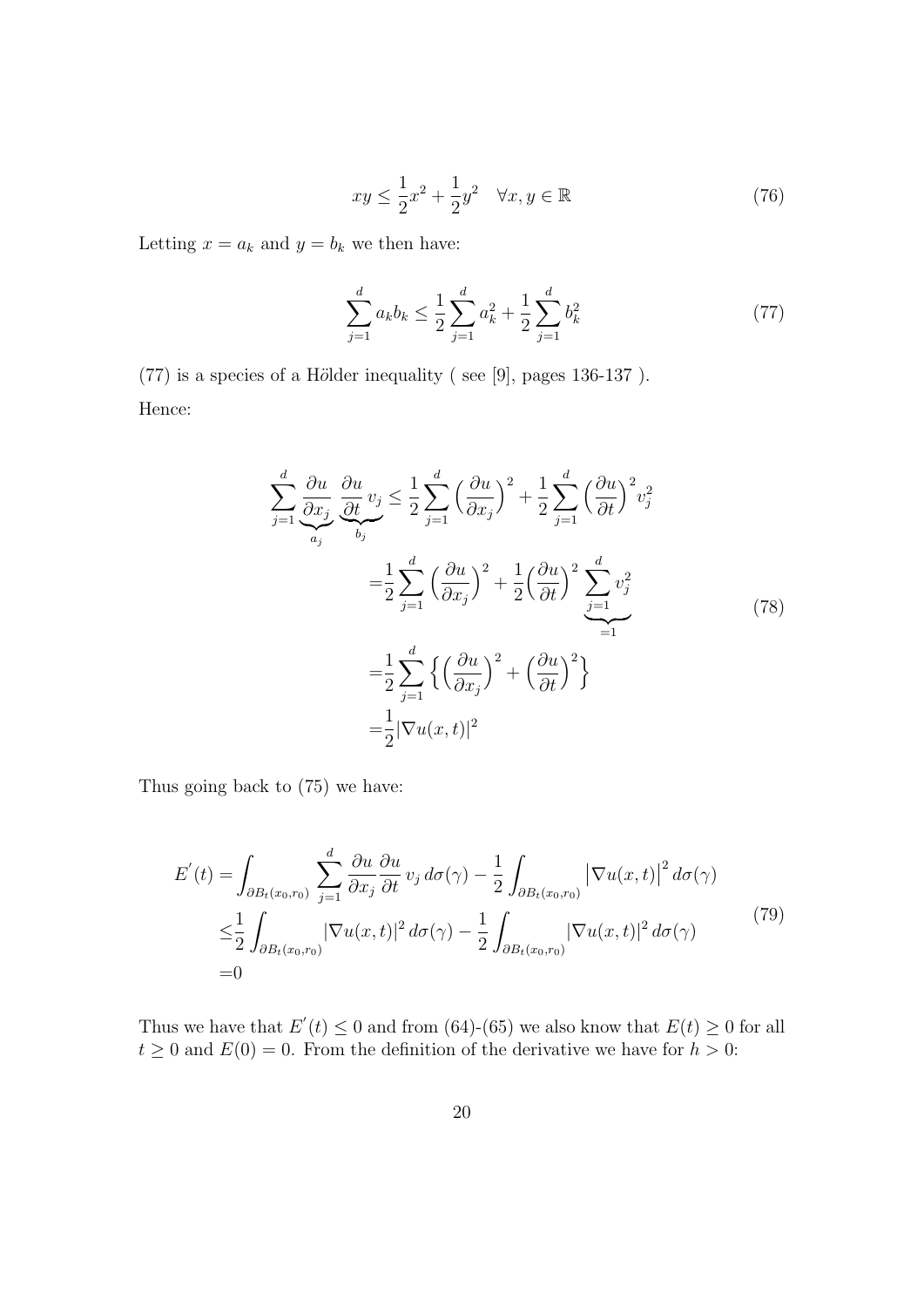$$
E'(0) = \lim_{h \to 0^{+}} = \frac{E(0+h) - E(0)}{h}
$$
  
= 
$$
\lim_{h \to 0^{+}} \frac{E(h)}{h} \le 0
$$
 (80)

But  $E(h) \geq 0$  so we have a contradiction and so  $E(t) = 0$  for all  $t \geq 0$ . Alternatively the negative derivative implies that the energy is a decreasing function of increasing time but  $E(t) \geq 0$  and  $E(0) = 0$  so energy must always be zero.

Also because  $u(x, 0) = \frac{\partial u(x,0)}{\partial t} = 0$  for all  $x \in B(x_0, r_0)$  we have that  $u = 0$  since the terms in the expression for  $E(t)$  in (64) must be zero.

### 7 Appendix

Flanders starts out by noting that if:

$$
\Phi(u, v, t) = \int_{u}^{v} F(x, t) dx \tag{81}
$$

where  $u = g(t)$  and  $v = h(t)$  the chain rule gives:

$$
\frac{d}{dt}\Phi[g(t),h(t),t] = \underbrace{\left(\frac{\partial\Phi}{\partial u}\dot{g} + \frac{\partial\Phi}{\partial v}\dot{h}\right)}_{\text{interval variation term}} + \frac{\partial\Phi}{\partial t}
$$
\n(82)

The bracketed terms measure changes due to the variation in the interval of integration  $[g(t), h(t)]$  while the remaining term measure changes dues to the variation of the integrand. Assuming sufficient smoothness to justify interchange of integration and differentation operators we have:

$$
\frac{\partial \Phi}{\partial t} = \frac{\partial}{\partial t} \int_{u}^{v} F(x, t) dx = \int_{u}^{v} \frac{\partial F(x, t)}{\partial t} dx \tag{83}
$$

To deal with the multidimensional case the problem is with the moving domain rather than the varying integrand but (82) shows us how to separate the two components. So Flanders starts with this: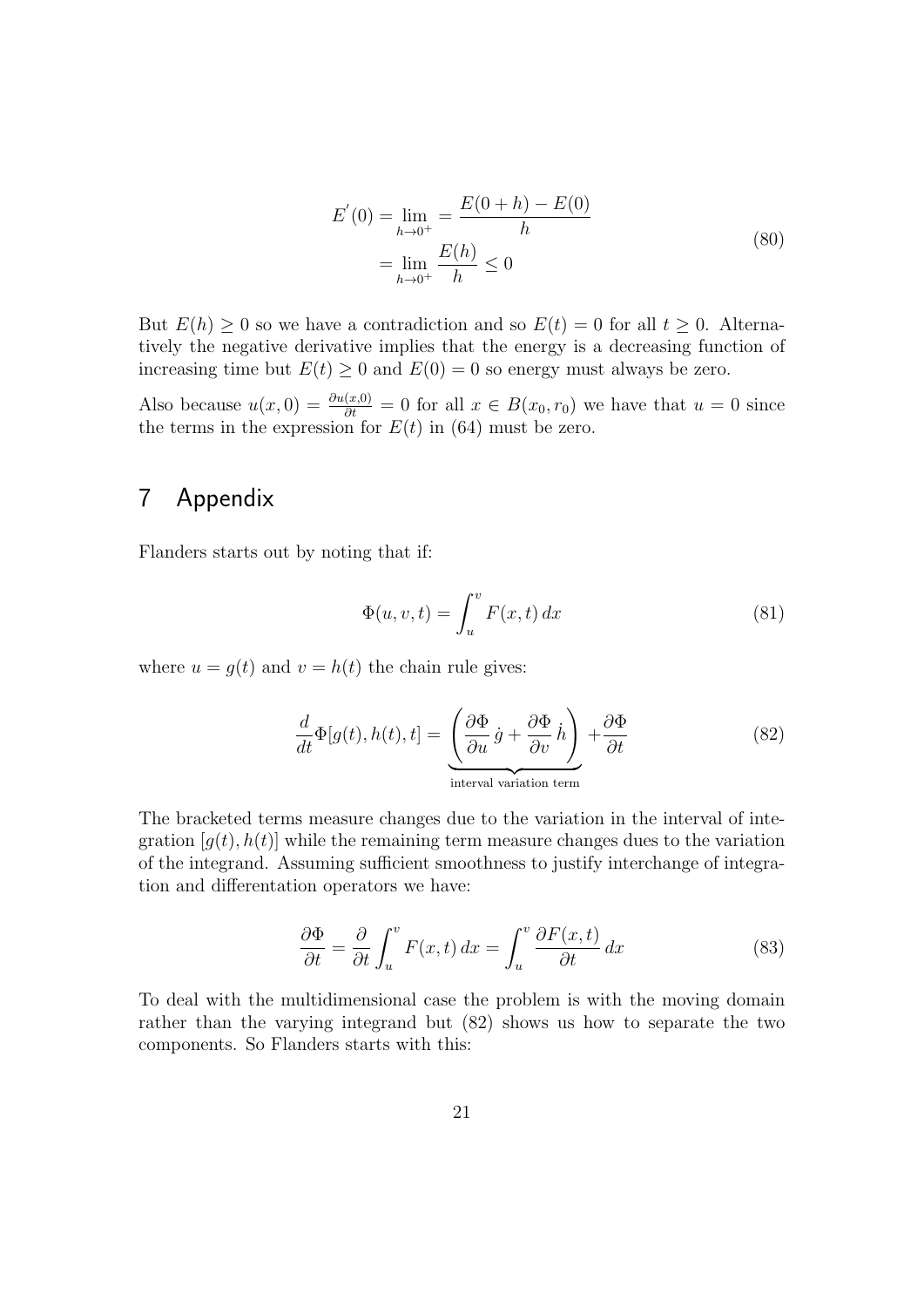$$
\frac{d}{dt} \int_{g(t)}^{h(t)} F(x) dx \tag{84}
$$

The domain of integration is an interval  $C_t = [g(t), h(t)]$  which is moving in time but what happens in the interior of the domain is not clear. What Flanders does is to imagine that the interval  $C_t$  is a worm crawling along the x-axis so that as it stretches and shrinks each point of its body can only shrink so much, so  $\frac{\partial x}{\partial u} > 0$ . Thus for each t, the map  $u \to x(u, t)$  is smooth one-one with smooth (continuously differentiable ) inverse. He then writes:

$$
\phi_t(u) = x(u, t)
$$
  

$$
\phi_t : [a, b] \rightarrow [\phi_t(a), \phi_t(b)] = [g(t), h(t)] = C_t
$$
 (85)

Thus by changing the variable in an integral we have:

$$
\int_{g(t)}^{h(t)} F(x) dx = \int_{\phi_t(a)}^{\phi_t(b)} F(x) dx = \int_a^b F[x(u, t)] \frac{\partial x}{\partial u} du \tag{86}
$$

The significance of this is that moving domain is now fixed but the integrand is now time-varying.

Flanders now differentiates under the integral sign:

$$
\frac{d}{dt} \int_{g(t)}^{h(t)} F(x) dx = \frac{d}{dt} \int_{a}^{b} F[x(u, t)] \frac{\partial x}{\partial u} du
$$
\n
$$
= \int_{a}^{b} \frac{\partial}{\partial t} \left\{ F[x(u, t)] \frac{\partial x}{\partial u} \right\} du
$$
\n
$$
= \int_{a}^{b} \left\{ F'[x(u, t)] \frac{\partial x}{\partial t} \frac{\partial x}{\partial u} + F[x(u, t)] \frac{\partial^2 x}{\partial u \partial t} \right\} du
$$
\n(87)

Flanders goes on to explain that the focus is now on the moving domain whose instantaneous velocity is  $v = v(u, t) = \frac{\partial x}{\partial t}$  which he treats as function of x and t via the transformation  $(u, t) \leftrightarrow (x, t)$ . Thus when t is fixed:

$$
\frac{\partial^2 x}{\partial u \partial t} = \frac{\partial v}{\partial u} = \left(\frac{\frac{\partial v}{\partial u}}{\frac{\partial x}{\partial u}}\right) \frac{\partial x}{\partial u} = \frac{\partial v}{\partial x} \frac{\partial x}{\partial u}
$$
(88)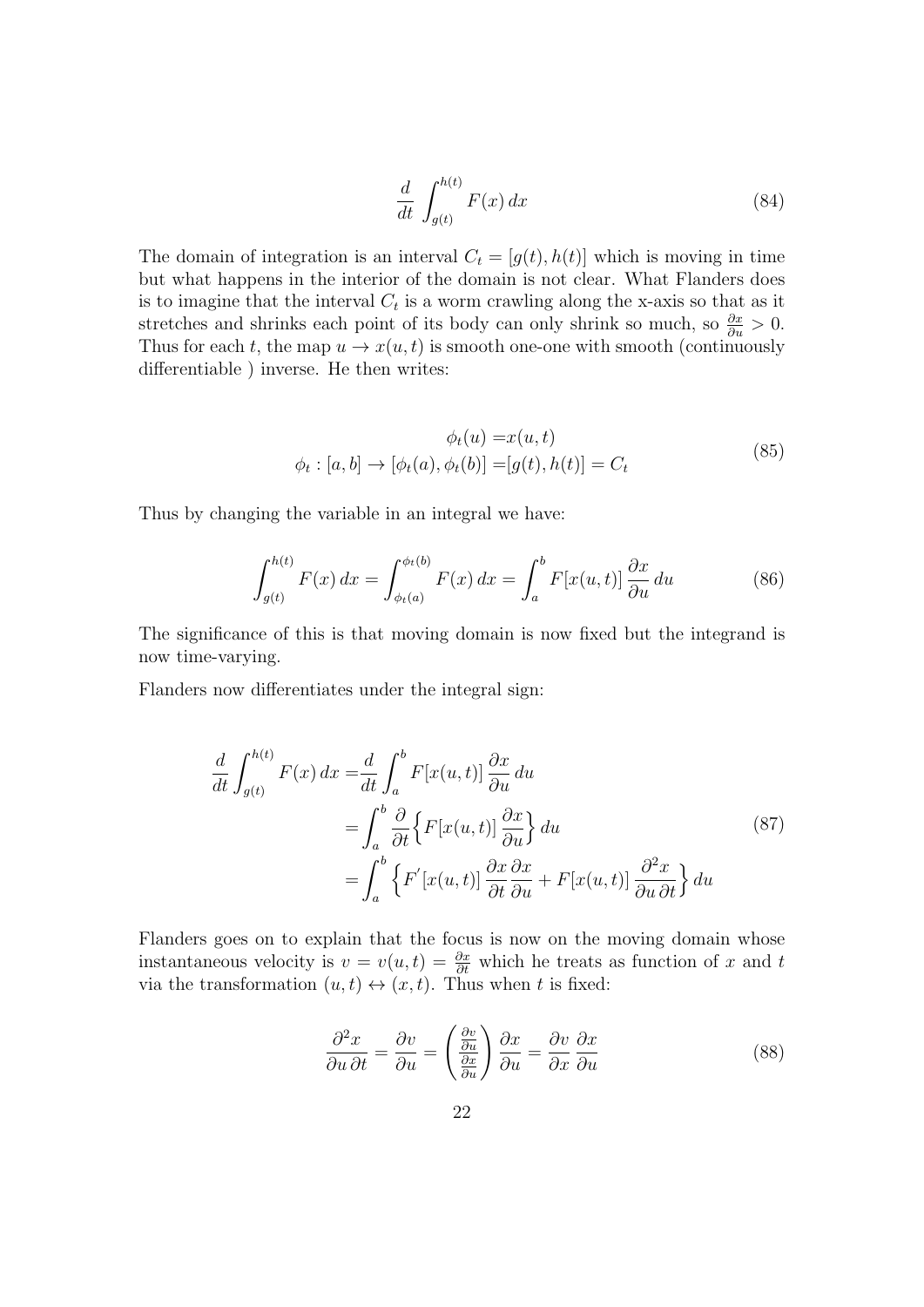Hence (with  $t$  fixed throughout):

$$
\frac{d}{dt} \int_{g(t)}^{h(t)} F(x) dx = \int_{a}^{b} \left\{ F'[x(u,t)] \frac{\partial u}{\partial t} \frac{\partial x}{\partial u} + F[x(u,t)] \frac{\partial^2 x}{\partial u \partial t} du \right\}
$$
\n
$$
= \int_{\Phi_t(a)}^{\Phi_t(b)} \left\{ F'(x) v \frac{\partial x}{\partial u} + F(x) \frac{\partial v}{\partial x} \frac{\partial x}{\partial u} \right\} du
$$
\n
$$
= \int_{\Phi_t(a)}^{\Phi_t(b)} \left\{ F'(x) v + F(x) \frac{\partial v}{\partial x} \right\} dx
$$
\n
$$
= \int_{\Phi_t(a)}^{\Phi_t(b)} \frac{\partial}{\partial x} [vF(x)] dx
$$
\n
$$
= \int_{g(x)}^{h(x)} \frac{\partial}{\partial x} [vF(x)] dx
$$
\n(89)

Flanders notes that the derivative has been expressed as an integral over a moving domain and the integrand depends on the velocity  $v$  at each point of the domain. However, the integrand is an exact derivative so the answer depends only on the boundary values. At the boundary points  $g(t)$  and  $h(t)$  the respective velocities are  $\dot{q}(t)$  and  $h(t)$  so that:

$$
\frac{d}{dt} \int_{g(t)}^{h(t)} F(x) dx = \int_{g(t)}^{h(t)} \frac{\partial}{\partial x} [vF(x)] dx
$$

$$
= \left[ vF(x) \right]_{g(t)}^{h(t)} \tag{90}
$$

$$
= F[h(t)] h(t) - F[g(t)] g(t)
$$

Flanders concedes that this may be a silly approach because of the introduction of the unnecessary quantity  $v$  and by side-stepping the use of the fundamental theorem initially only to use it in the end anyway. However, the ultimate goal was the reduction to a fixed domain. Next Flanders imagines a moving domain  $D_t$ (see Figure 1) in the  $x - y$  plane. Flanders proceeds by separating the boundary variation from the integrand variation.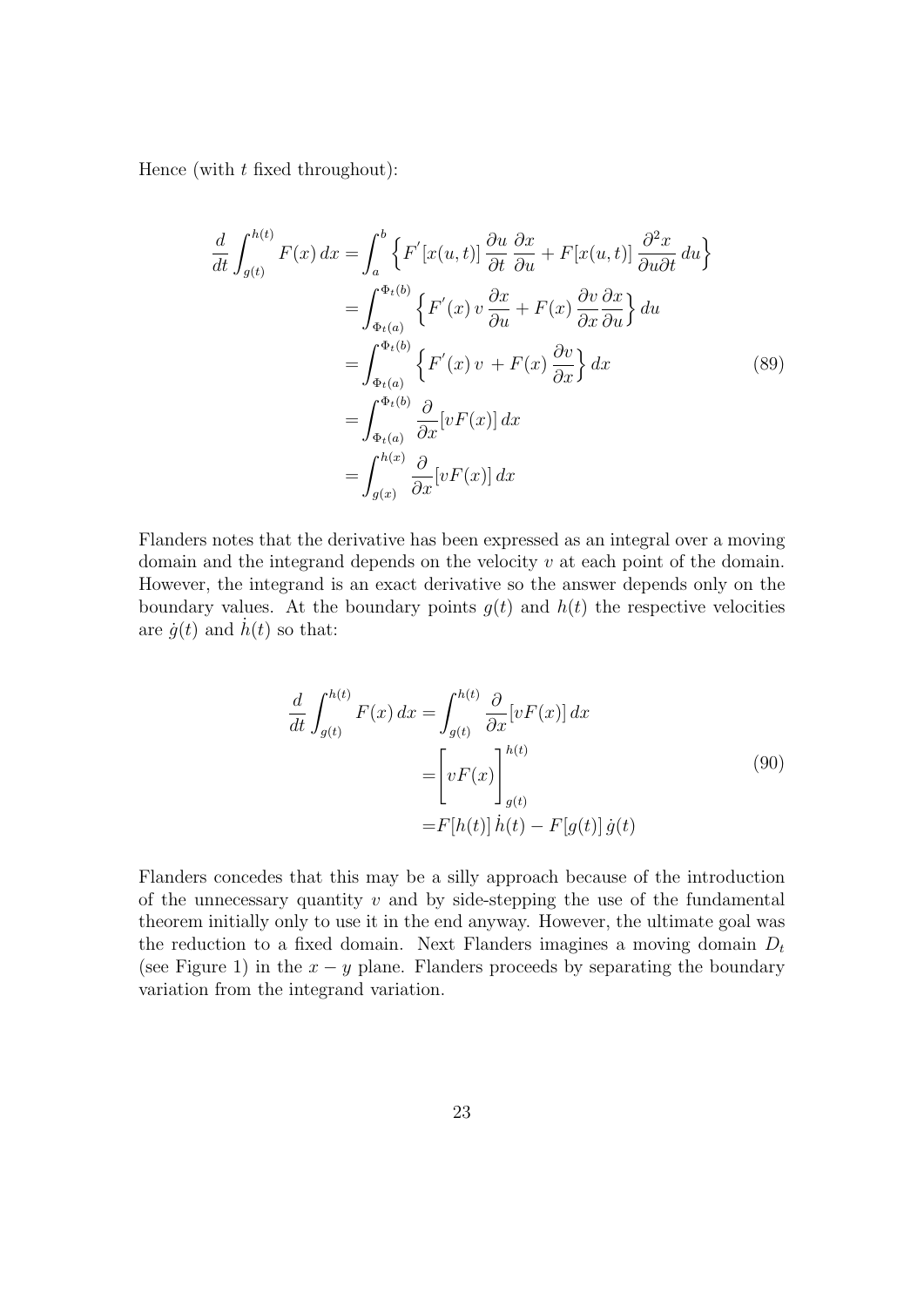

He fixes  $t = t_0$  and uses the chain rule as before (see (82)). Thus we have:

$$
\frac{d}{dt} \iint_{D_t} F(x, y, t) dx dy \bigg|_{t=t_0} = \frac{d}{dt} \iint_{D_t} F(x, y, t_0) dx dy \bigg|_{t=t_0} + \iint_{D_{t_0}} \frac{\partial F}{\partial t} \bigg|_{t=t_0} dx dy
$$
\n(91)

To work out the LHS of (91) Flanders uses what he calls a "physicist's argument". All this means is that the argument doesn't have epsilons and deltas in it ! The logic of the derivation is common to both disciplines. It is how I remember such proofs and if you are pushed you dot all the "i's" and cross all the "t's". He starts by considering two successive domains as shown in Figure 2. If we let  $\mathbf{v} = \mathbf{v}(x, y, t)$ denote the velocity at a boundary point  $(x, y)$  of  $D_t$  and let **n** denote the outward unit normal in the following difference everything in the overlap of  $D_t$  and  $D_{t+dt}$ cancels so that only a thin boundary strip makes a contribution:

$$
\iint_{D_{t+dt}} F(x, y, t) dx dy - \iint_{D_t} F(x, y, t) dx dy \tag{92}
$$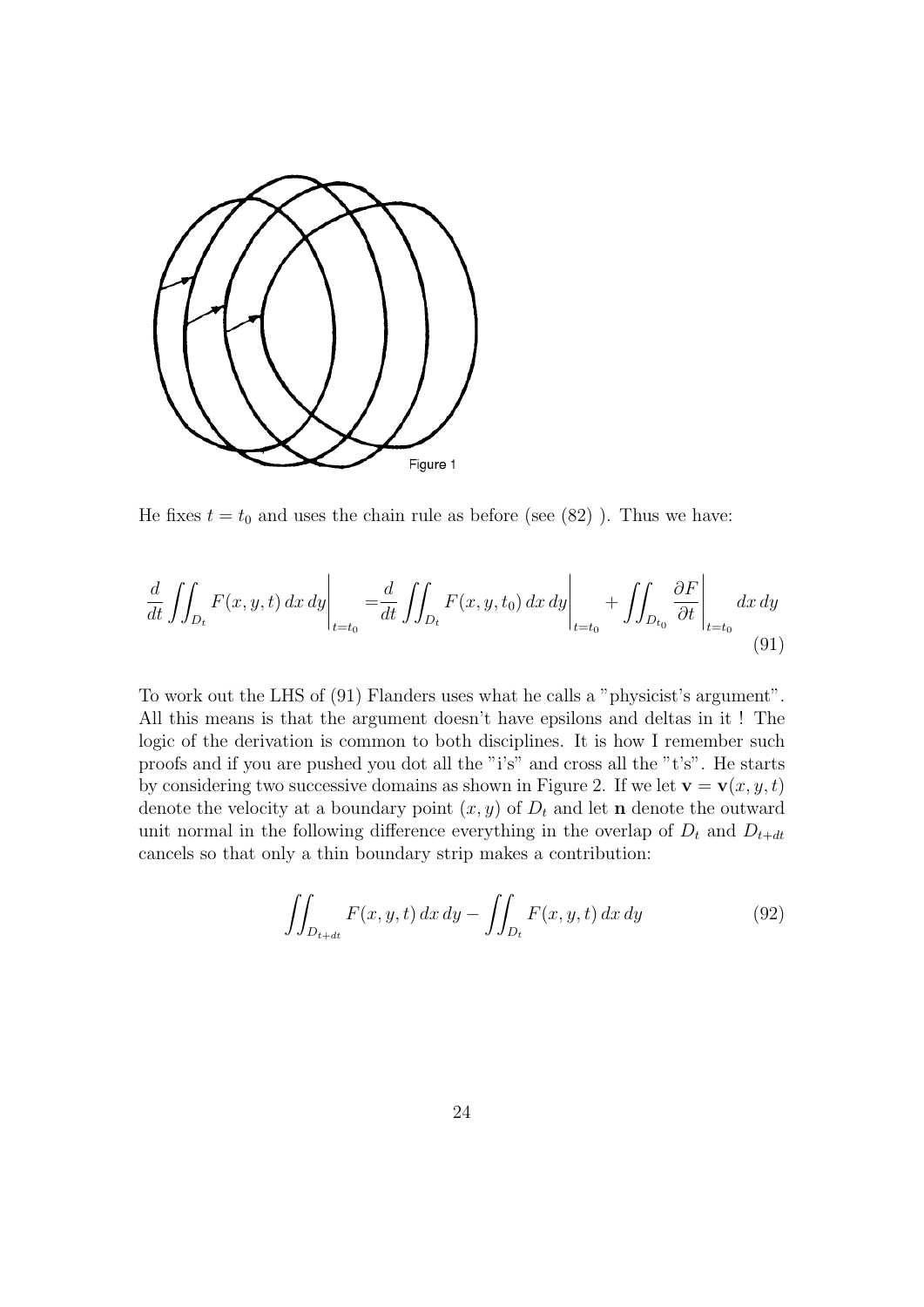

It can be seen from Figure 2 that the relevant contribution is given by:

$$
F(x, y, t)(\mathbf{v}dt) \cdot (\mathbf{n} ds) \tag{93}
$$

In time dt the boundary which has velocity **v** moves a distance **v**.  $\mathbf{n} dt$  and the distance along the boundary is ds. Thus the product is an elemental area weighted by  $F(x, y, t)$ . Higher order terms are ignored and in a "mathematician's proof" you would use regularity of the function and region to show that the higher order terms don't matter. Thus Flanders arrives at this approximation:

$$
\frac{1}{dt} \left( \iint_{D_{t+dt}} F(x, y, t) dx dy - \iint_{D_t} F(x, y, t) dx dy \right) \approx \int_{\partial D_t} F(x, y, t) \mathbf{v} \cdot \mathbf{n} ds \tag{94}
$$

where  $\partial$  denotes the boundary as usual. To get **v n** ds Flanders rotates the unit tangent  $(\frac{dx}{ds}, \frac{dy}{ds})$  backwards through a right angle to obtain  $\mathbf{n} = (\frac{dy}{ds}, -\frac{dx}{ds})$ . Thus we have:

$$
\mathbf{v} \cdot \mathbf{n} \, ds = (u, v) \cdot (dy, -dx) = u \, dy - v \, dx \tag{95}
$$

Thus:

$$
\frac{d}{dt} \iint_{D_t} F(x, y, t) dx dy = \int_{\partial D_t} F(x, y, t) (u dy - v dx)
$$
\n(96)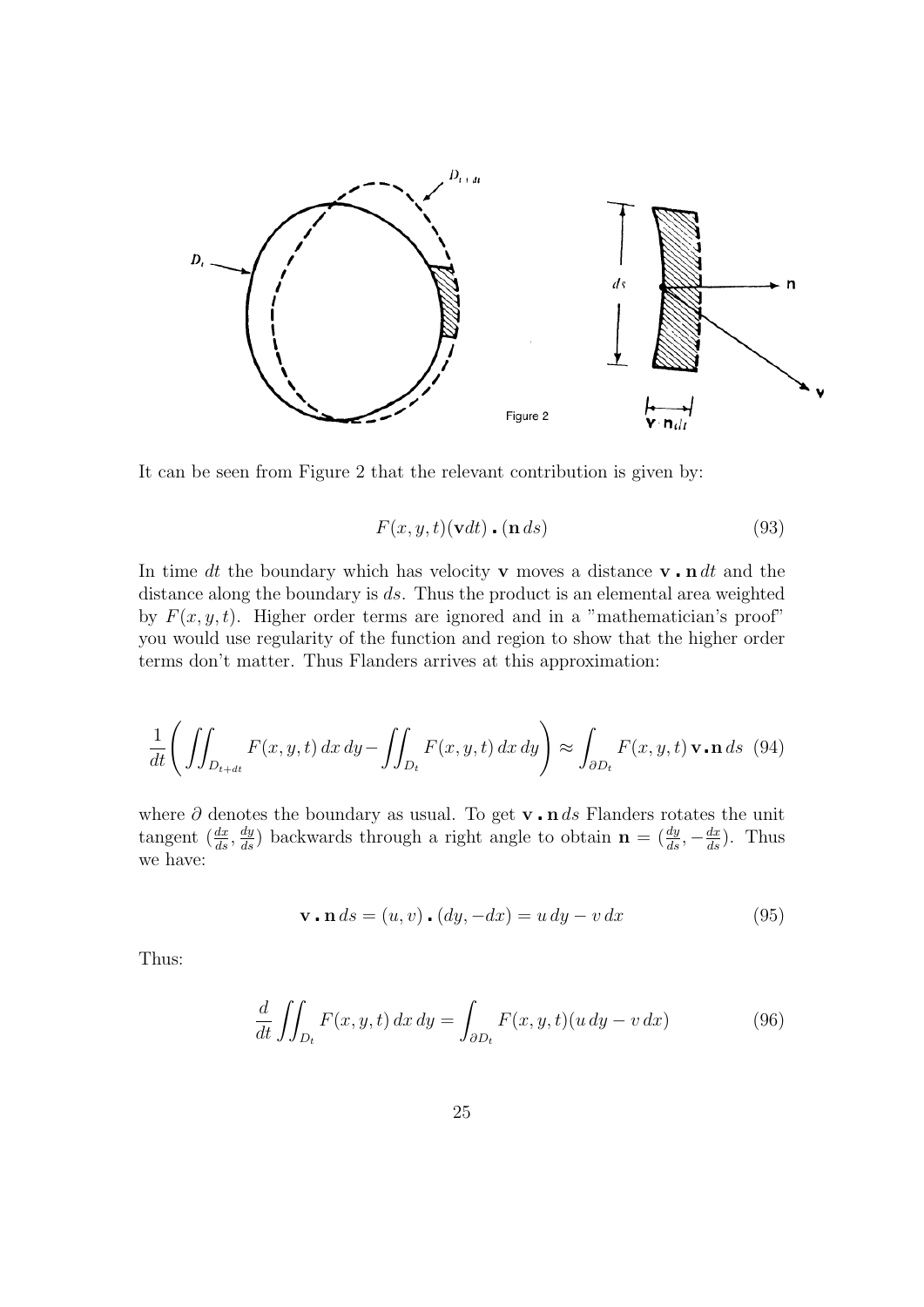Equation (96) screams out for the application of Green's Theorem in the context of (91) and (96):

$$
\frac{d}{dt} \iint_{D_t} F(x, y, t) dx dy = \int_{\partial D_t} F(x, y, t) (u dy - v dx) + \iint_{D_t} \frac{\partial F}{\partial t} dx dy
$$
\n
$$
= \iint_{D_t} \left[ \text{div}(F\mathbf{v}) + \frac{\partial F}{\partial t} \right] dx dy
$$
\n(97)

Recall that:

(1)  $\iint_D \text{div}\mathbf{\Phi} dA = \int_{\partial D} \mathbf{\Phi} \cdot \mathbf{n} ds$  and

(2) div $(Fv) = \frac{\partial}{\partial x}(Fu) + \frac{\partial}{\partial y}(Fv) = \text{grad } F \cdot v + F \text{div } v.$ 

Flanders then moves on to a 3-dimensional formula. He considers a fluid flowing through a region of space whose position is  $\mathbf{x} = \mathbf{x}(\mathbf{u}, t)$  at time t of a particle of fluid originally at point **u**. The velocity is  $\mathbf{v} = \mathbf{v}(\mathbf{x}, t)$  at present time t of a particle now at position **x**. Now the domain  $D_t$  moves with the flow and we suppose that we are given a function  $F(\mathbf{x}, t)$  on the region of flow. Flanders then presents a mathematician's proof of a formula found in [8, pages 428-430] which was the subject of a "physicist's proof". The formula is:

$$
\frac{d}{dt} \iiint_{D_t} F(\mathbf{x}, t) dx dy dz = \iint_{\partial D_t} F \mathbf{v} \cdot d\mathbf{S} + \iiint_{D_t} \frac{\partial F}{\partial t} dx dy dz
$$
\n
$$
= \iiint_{D_t} \left[ \text{div} (F \mathbf{v}) + \frac{\partial F}{\partial t} \right] dx dy dz
$$
\n(98)

Here  $d\mathbf{S}$  is an elemental vectorial area on the closed surface  $\partial D_t$  with:

$$
d\mathbf{S} = (dy\,dz, dz\,dx, dx\,dy) = \mathbf{n}\,dS\tag{99}
$$

where  **is the outward unit normal and**  $dS$  **is the element of area.** 

The form of (99) may not be immediately obvious. Flanders was an expert in differential forms and the form of (99) reflects this background. Indeed, in [6.2, page 43] he defines the vectorial area element as  $(\sigma_1 \sigma_2)$  e<sub>3</sub> as a vector directed along the normal  $e_3$  with magnitude  $\sigma_1 \sigma_2$ . This arises from the cross product of  $d\mathbf{x} \times d\mathbf{x} = (\sigma_1 \mathbf{e}_1 + \sigma_2 \mathbf{e}_2) \times (\sigma_1 \mathbf{e}_1 + \sigma_2 \mathbf{e}_2) = 2(\sigma_1 \sigma_2) \mathbf{e}_3$ . You have to pay attention ot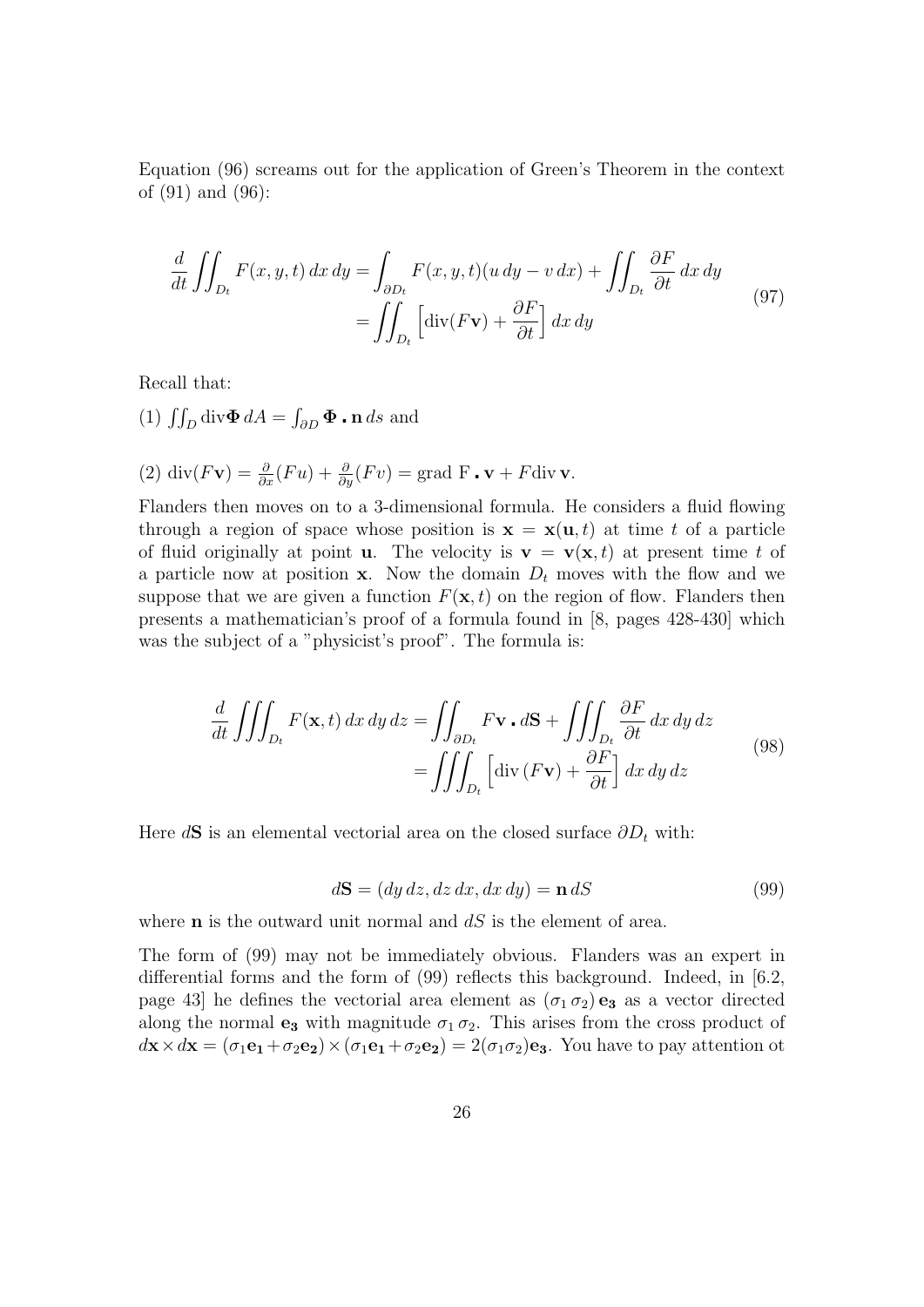the ordering of terms in exterior algebra eg  $\sigma_2\sigma_1(\mathbf{e_2} \times \mathbf{e_1}) = (-\sigma_1\sigma_2)(-\mathbf{e_1} \times \mathbf{e_2}) =$  $(\sigma_1 \sigma_2)$  e<sub>3</sub>.

Another way of deriving (99) is to think of elementary Cartesian rectangles in each plane:

$$
\mathbf{dS_x} = dy \, dz \, \mathbf{n_x}
$$
  
\n
$$
\mathbf{dS_y} = dz \, dx \, \mathbf{n_y}
$$
  
\n
$$
\mathbf{dS_z} = dx \, dy \, \mathbf{n_z}
$$
\n(100)

The dS in (99) is interpreted to reflect the relevant factors in (100).

Flanders' "mathematician's" (as distinct from a physicist's ) proof of (98) begins by defining the initial position as  $\mathbf{u} = (u^1, u^2, u^3)$ , the moving point is  $\mathbf{x} = (x^1, x^2, x^3)$ and the velocity is  $\dot{\mathbf{x}} = (v^1, v^2, v^3) = (\dot{x}^1, \dot{x}^2, \dot{x}^3)$  where the dot represents  $\frac{\partial}{\partial t}$ .

There is a domain C in **u**-space and for each  $t$  it evolves (which Flanders describes as an "imbedding  $\Phi_t: C \to D_t$  of C into x - space. The mapping  $(\mathbf{u}, t) \to \Phi_t(\mathbf{u})$  is assumed twice continuously differentiable and he writes  $\Phi_t \mathbf{u} = \mathbf{x}(\mathbf{u}, t)$ . For each fixed t he writes the Jacobian matrix of  $\Phi_t$  as:

$$
\frac{\partial \mathbf{x}}{\partial \mathbf{u}} = \left[ \frac{\partial x^i}{\partial u^j} \right] \tag{101}
$$

The Jacobian matrix is non-singular everywhere and its inverse is  $\frac{\partial u}{\partial x}$  =  $\int_{\partial u^j}$  $\overline{\partial x^i}$ 1 .

The determinant of the Jacobian matrix is  $\left| \begin{array}{c} 0 & \frac{1}{2} \\ \frac{1}{2} & \frac{1}{2} \\ \frac{1}{2} & \frac{1}{2} \\ \frac{1}{2} & \frac{1}{2} \\ \frac{1}{2} & \frac{1}{2} \\ \frac{1}{2} & \frac{1}{2} \\ \frac{1}{2} & \frac{1}{2} \\ \frac{1}{2} & \frac{1}{2} \\ \frac{1}{2} & \frac{1}{2} \\ \frac{1}{2} & \frac{1}{2} \\ \frac{1}{2} & \frac{1}{$ ∂x ∂u |. Flanders next relies upon Jacobi's formula for the derivative of a determinant. Thus if  $A = A(t)$  is a non-singular matrix function then:

$$
\frac{|A|}{|A|} = \text{trace}(\dot{A}A^{-1})\tag{102}
$$

 $(102)$  is proved in [5.2]

The next step is to apply (102) to the Jacobian matrix noting that, because of the assumed continuity of the derivatives:

$$
\frac{\partial}{\partial t} \left( \frac{\partial x^i}{\partial u^j} \right) = \left( \frac{\partial x^i}{\partial u^j} \right)^{\cdot} = \frac{\partial x^i}{\partial u^j} = \frac{\partial v^i}{\partial u^j}
$$
\n(103)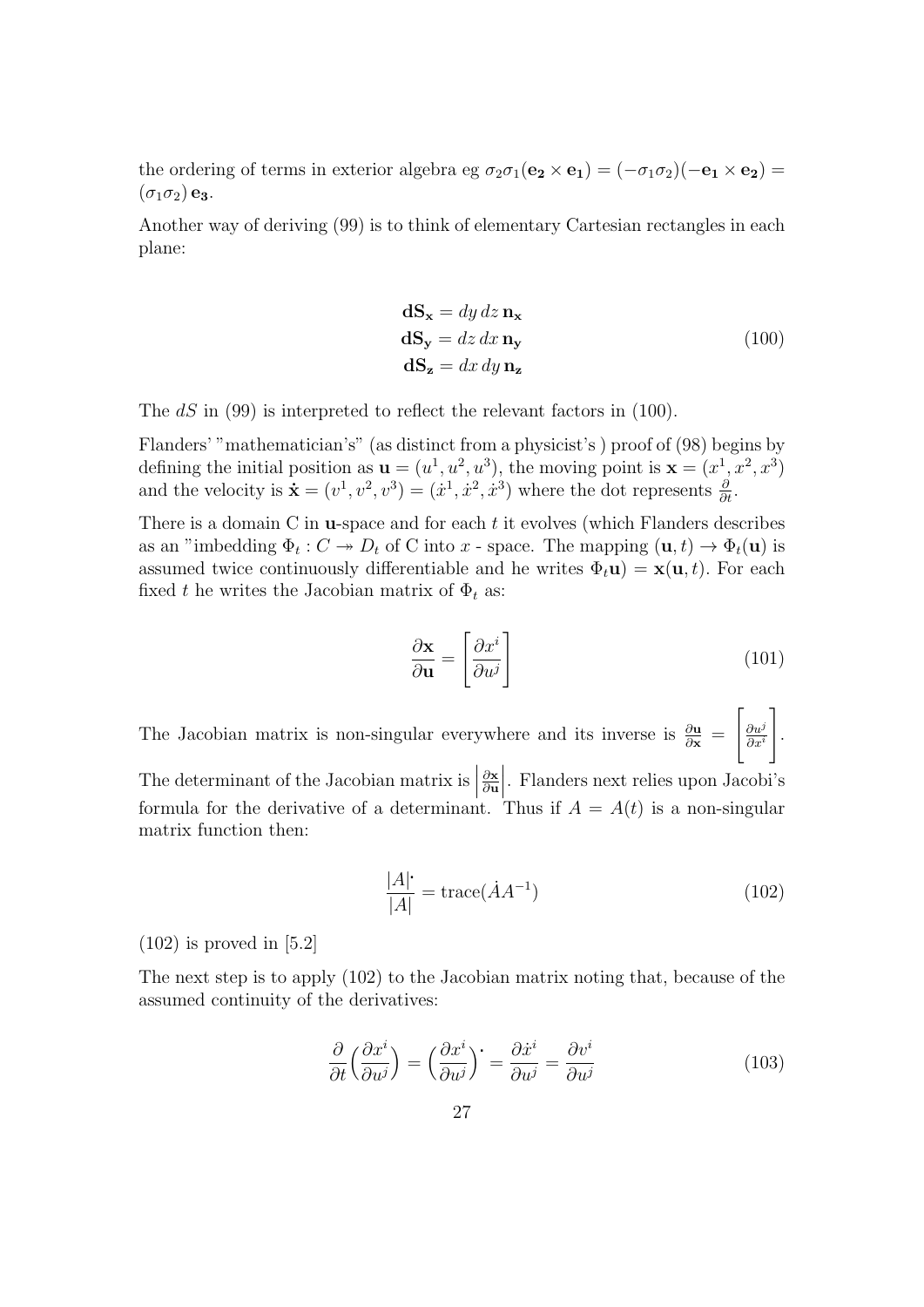Hence we have:

$$
\begin{aligned} \operatorname{trace}\left\{ \left(\frac{\partial \mathbf{x}}{\partial \mathbf{u}}\right)^{-1} \right\} &= \operatorname{trace}\left\{ \left[\frac{\partial v^i}{\partial u^j}\right] \left[\frac{\partial u^j}{\partial x^k}\right] \right\} \\ &= \sum_{i,j} \frac{\partial v^i}{\partial u^j} \frac{\partial u^j}{\partial x^i} \\ &= \sum_i \frac{\partial v^i}{\partial x^i} \\ &= \operatorname{div} \mathbf{v} \end{aligned} \tag{104}
$$

So using (102) we have:

$$
\frac{d}{dt} \left| \frac{\partial \mathbf{x}}{\partial \mathbf{u}} \right| = \left| \frac{\partial \mathbf{x}}{\partial \mathbf{u}} \right| (\text{ div } \mathbf{v}) \tag{105}
$$

Flanders now sets:

$$
f(t) = \iiint_{D_t} F(\mathbf{x}, t) dx^1 dx^2 dx^3
$$
 (106)

Then the change of variables rule gives:

$$
f(t) = \iiint_C F[\mathbf{x}(\mathbf{u}, t), t] \left| \frac{\partial \mathbf{x}}{\partial \mathbf{u}} \right| du^1 du^2 du^3 \tag{107}
$$

There is now a fixed domain and he differentiates:

$$
\frac{df(t)}{dt} = \iiint_C \left\{ \left[ \sum_i \frac{\partial F}{\partial x^i} v^i + \frac{\partial F}{\partial t} \right] \left| \frac{\partial \mathbf{x}}{\partial \mathbf{u}} \right| + F(\mathbf{x}, t) \left| \frac{\partial \mathbf{x}}{\partial \mathbf{u}} \right| (\text{ div } \mathbf{v}) \right\} du^1 du^2 du^3
$$

$$
= \iiint_{D_t} \left\{ (\text{ grad } F) \cdot \mathbf{v} + F \text{ div } \mathbf{v} + \frac{\partial F}{\partial t} \right\} dx^1 dx^2 dx^3
$$

$$
= \iiint_{D_t} \left\{ \text{div } (F \mathbf{v}) + \frac{\partial F}{\partial t} \right\} dx^1 dx^2 dx^3
$$
(108)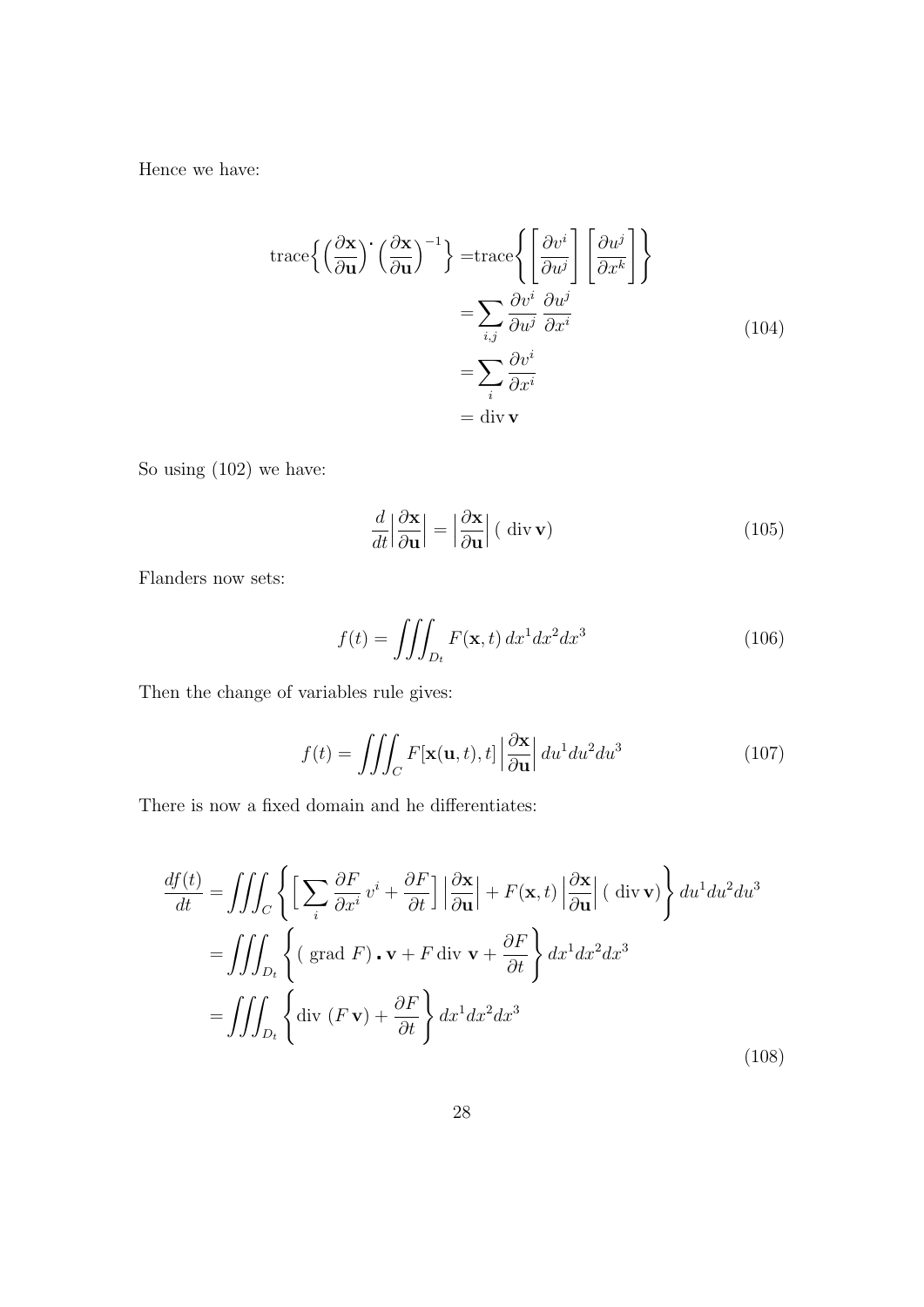since ( grad F). $\mathbf{v}+F$  div  $\mathbf{v} = \text{div}(F \mathbf{v})$ . This mechanically demonstrated by:

$$
\text{( grad } F) \cdot \mathbf{v} = \sum_{i} v^{i} \frac{\partial F}{\partial x^{i}} \tag{109}
$$

$$
F \operatorname{div} \mathbf{v} = \sum_{i} F \frac{\partial v^{i}}{\partial x^{i}} \tag{110}
$$

$$
\text{div}\,\left(F\,\mathbf{v}\right) = \sum_{i} F\,\frac{\partial v^{i}}{\partial x^{i}} = \begin{pmatrix} \frac{\partial}{\partial x^{1}}\\ \frac{\partial}{\partial x^{3}} \end{pmatrix} \cdot \begin{pmatrix} Fv^{1}\\ Fv^{2}\\ Fv^{3} \end{pmatrix} = \text{( grad}\,F) \cdot \mathbf{v} + F \,\text{div}\,\mathbf{v} \tag{111}
$$

Thus after some work does (108) does equal (98).

## 8 Now for the physicist's proof

If we go to [8, pages 428-430] we can find a quite concise physicist type proof which runs like this. Sokolnikoff and Redheffer start with a volume integral:

$$
\int_{T} u(P, t) d\tau \tag{112}
$$

where  $u(P, t)$  is a continuous scalar function in a simply connected region T. Because the position of points  $P$  in  $T$  can in principle vary with time, the region of integration will change with  $t$ . When the region is fixed so that  $T$  is independent of t and  $u(P, t)$  and  $\frac{\partial u}{\partial t}$  are continuous in T for all relevant t you get the standard Leibniz result:

$$
\frac{d}{dt} \int_{T} u(P, t) d\tau = \int_{T} \frac{\partial u(P, t)}{\partial t} d\tau
$$
\n(113)

But when the domain of integration varies with time the RHS of (113) should include another term to account for that change of region. To find this term consider the surface S bounding  $T$  at a certain time t. We suppose that  $S$  is such that the divergence theorem is applicable and consider an element  $\Delta S$  of S with surface area  $\Delta \sigma$ . In a small time interval  $(t, t + \Delta t)$  the points P of  $\Delta S$  sweep out a region of space whose volume is: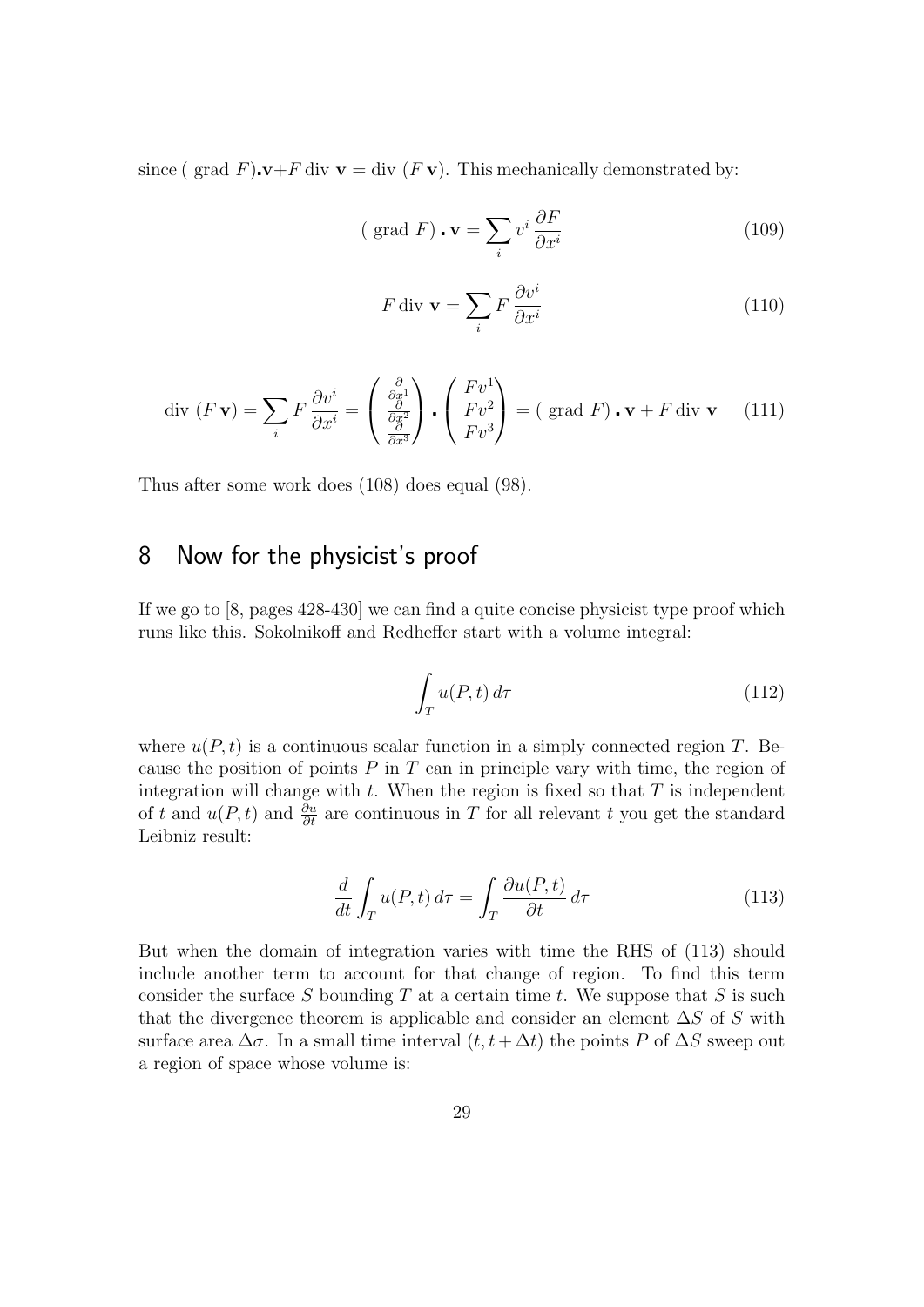$$
\Delta \tau \approx (\mathbf{v} \cdot \mathbf{n}) \, \Delta t \, \Delta \sigma \tag{114}
$$

where  $\bf{v}$  is the velocity of  $P$  and  $\bf{n}$  is the exterior unit normal to the small surface element  $\Delta S$ . Now we sum the products of  $u(P, t)$  and the elemental areas over the whole surface  $S$  as follows:

$$
\Delta I = \Delta t \sum_{S} u(P, t) (\mathbf{v} \cdot \mathbf{n}) \Delta \sigma
$$
 (115)

Now we divide by  $\Delta t$  and pass to the limit and we get the formal result:

$$
\frac{dI}{dt} = \int_{S} u(P, t) \, (\mathbf{v} \cdot \mathbf{n}) \, d\sigma \tag{116}
$$

This then is the term that should be added to the RHS of (113) due to the motion of the region. Thus:

$$
\frac{d}{dt} \int_{T} u(P, t) d\tau = \int_{T} \frac{\partial u(P, t)}{\partial t} d\tau + \int_{S} u(P, t) (\mathbf{v} \cdot \mathbf{n}) d\sigma \tag{117}
$$

(There is a typo in equation 18-5 of [8], page 429 which is corrected in (117) )

Clearly because u is a scalar function we have  $u(\mathbf{v} \cdot \mathbf{n}) = (u \mathbf{v} \cdot \mathbf{n})$  and so we can write:

$$
\int_{S} u(\mathbf{v} \cdot \mathbf{n}) d\sigma = \int_{T} \text{div} \, (u \, \mathbf{v}) d\tau \tag{118}
$$

Thus we get:

$$
\frac{d}{dt} \int_{T} u(P, t) d\tau = \int_{T} \left[ \frac{\partial u(P, t)}{\partial t} + \text{div} \left( u \mathbf{v} \right) \right] d\tau \tag{119}
$$

This is what Flanders arrived in equation (98). As you can see it is a much shorter proof which actually contains the motivation for the more mathematical treatment of Flanders.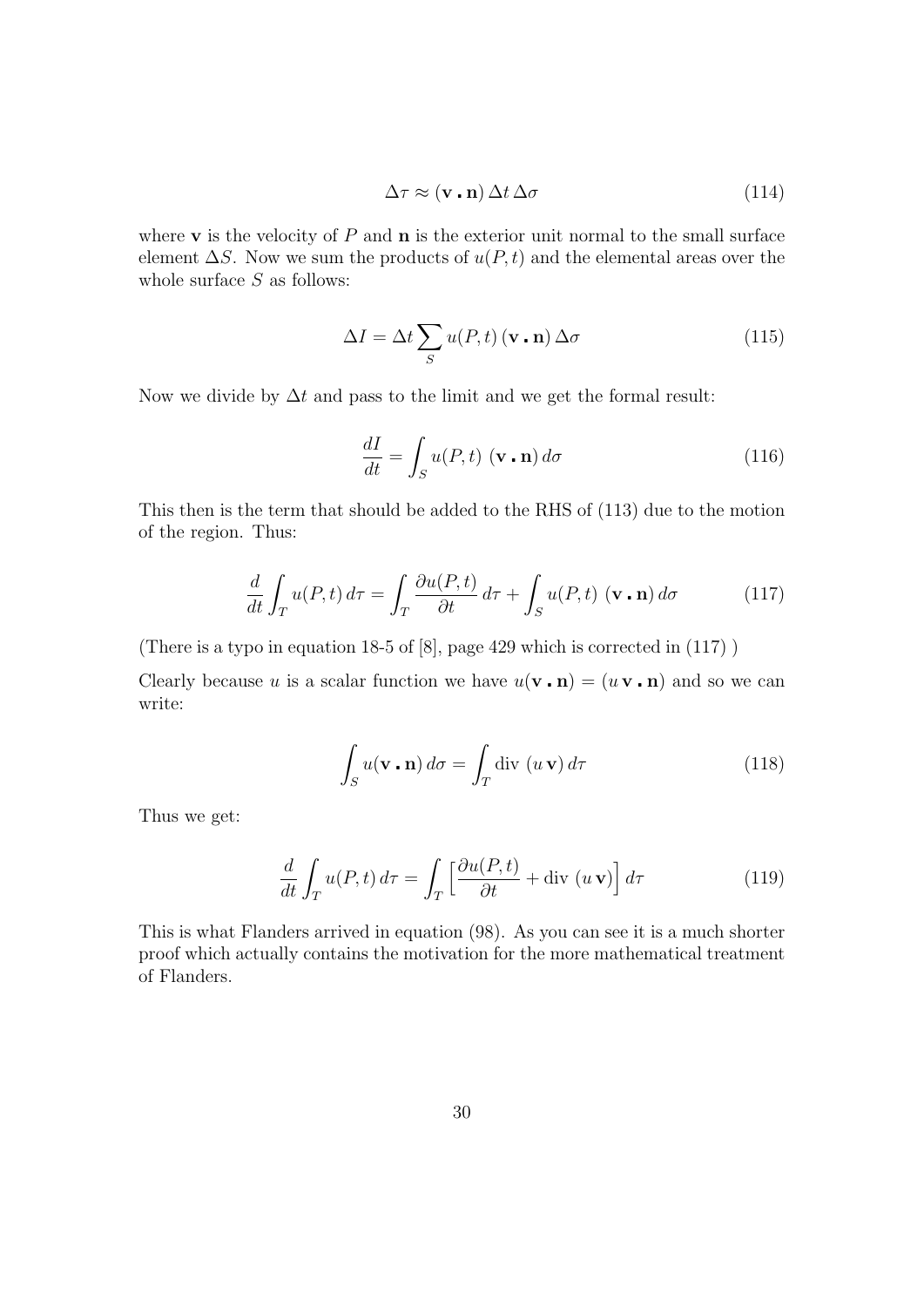### 9 The style of proof one finds in PDE textbooks

In finishing this article I come finally to the style of proof one funds in PDE textbooks. Because these textbooks are usually directed at graduate level or senior undergraduate level they assume a degree of familiarity with harmonic theory. For instance in [7], a graduate PDE textbook, the author exhibits the following 5 line proof. Let u be a solution of the wave equation  $u_{tt}(x,t) - \Delta u(x,t) = 0$  for  $x \in \mathbb{R}^d$ ,  $t > 0$ .

The energy norm of  $u$  is defined as follows:

$$
E(t) = \frac{1}{2} \int_{\mathbb{R}^d} \left\{ u_t(x, t)^2 + \sum_{i=1}^d u_{x^i}(x, t)^2 \right\} dx \tag{120}
$$

It is claimed that:

$$
\frac{dE}{dt} = \int_{\mathbb{R}^d} \left\{ u_t u_{tt} + \sum_{i=1}^d u_{x^i} u_{x^i t} \right\} dx
$$
\n
$$
= \int_{\mathbb{R}^d} \left\{ u_t (u_{tt} - \Delta u) + \sum_{i=1}^d (u_t u_{x^i})_{x^i} \right\} dx
$$
\n
$$
= 0
$$
\n(121)

if " $u(x, t) = 0$  for sufficiently large |x| " which may depend on t.

Clearly  $\int_{\mathbb{R}^d} u_t(u_{tt} - \Delta u) dx = 0$  because u is a solution of the wave equation but why does  $\int_{\mathbb{R}^d} \sum_{i=1}^d (u_t u_{x_i})_{x_i} dx = 0$ ? The author has used a fact about harmonic functions that if they are zero on a boundary of a volume then they are zero everywhere in that volume. Hence the derivatives in the sum are zero and the result follows.

## 10 References

[1] Elias M Stein & Rami Shakarchi, Fourier Analysis: An Introduction, Princeton University Press, 2003

[2] T. W. Körner, "Fourier Analysis", Cambridge University Press, 1988.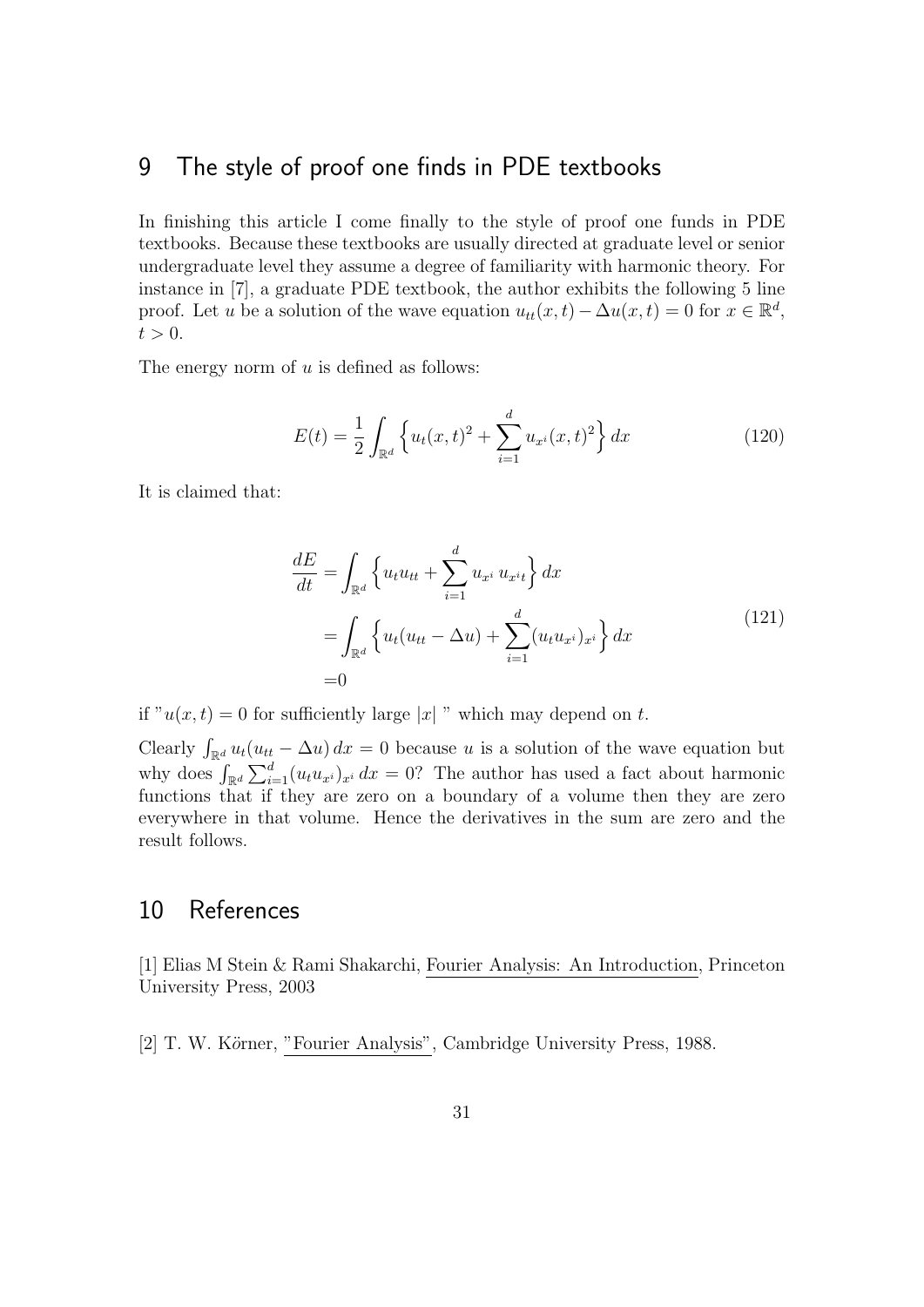[3] Ruel V Churchill, "Fourier Series and Boundary Value Problems", Second Edition, McGraw-Hill International Student Edition, 1963.

[4] I M Gelfand and S V Fomin, "Calculus of Variations", Dover, 1963

[5.1] Peter Haggstrom, "Basic Fourier Integrals", [http://www.gotohaggstrom.](http://www.gotohaggstrom.com/Basic%20Fourier%20integrals.pdf ) [com/Basic%20Fourier%20integrals.pdf](http://www.gotohaggstrom.com/Basic%20Fourier%20integrals.pdf )

[5.2] Peter Haggstrom, "Jacobi's formula for the derivative of a determinant", [http](http://www.gotohaggstrom.com/Jacobi\OT1\textquoteright s%20formula%20for%20the%20derivative%20of%20a%20determinant.pdf): [//www.gotohaggstrom.com/Jacobi\OT1\textquoterights%20formula%20for%2](http://www.gotohaggstrom.com/Jacobi\OT1\textquoteright s%20formula%20for%20the%20derivative%20of%20a%20determinant.pdf)0the% [20derivative%20of%20a%20determinant.pdf](http://www.gotohaggstrom.com/Jacobi\OT1\textquoteright s%20formula%20for%20the%20derivative%20of%20a%20determinant.pdf)

[6.1] Harley Flanders, "Differentiatiuon under the integral sign", American Mathematical Monthly, 80 (1973), No.6, pages 615-627, [http://www.jstor.org/stable](http://www.jstor.org/stable/2319163)/ [2319163](http://www.jstor.org/stable/2319163)

[6.2] Harley Flanders, "Differential Forms with Applications to the Physical Sciences", Dover Publications, 1989.

[7] Jürgen Jost, "Partial Differential Equations", Springer, 2002

[8] I. S. Sokolnikoff and R.M. Redheffer, "Mathematics of Physics and Modern Engineering", Second Edition, McGraw-Hill

[9] J. Michael Steele The Cauchy-Schwarz Master Class", Cambridge University Press, 2004.

[10] Michael E. Taylor, Partial Differential Equations Part 1", Springer, 1996

### 11 History

Created 25 November 2013 28 December 2015 - fixed some typos and added comment about resolution of